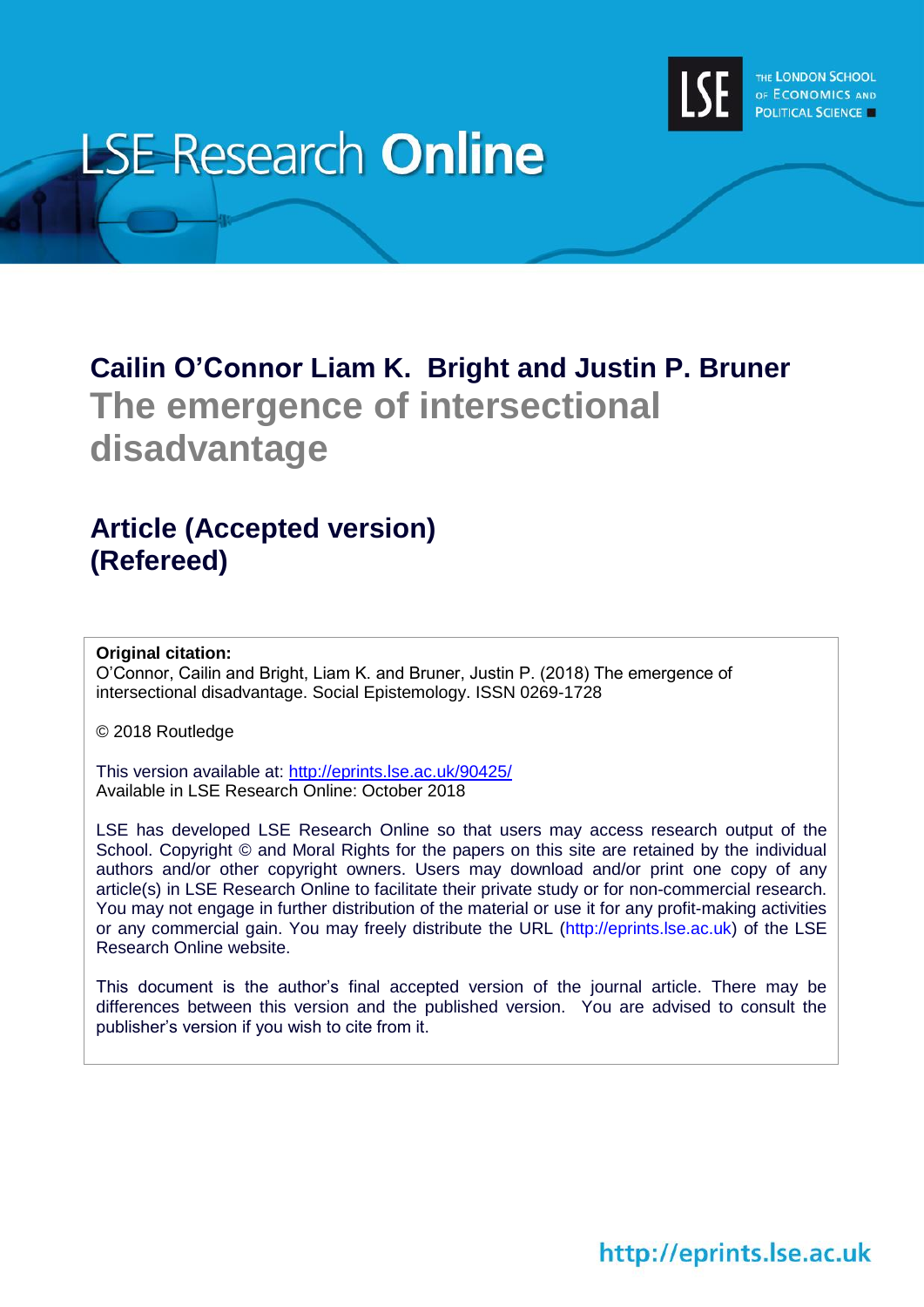# The Emergence of Intersectional Disadvantage

Cailin O'Connor, Liam K. Bright, Justin P. Bruner

Intersectionality theory explores the peculiar disadvantages that arise as the result of occupying multiple disadvantaged demographic categories. Addressing intersectionality theory through quantitative methods has proven difficult. Concerns have been raised about the sample size one would need in order to responsibly tease out evidence for the claims of intersectionality theorists. What is more, theorists have expressed concern about our ability to formulate novel intersectional hypotheses in a non-ad-hoc manner. We argue that simulation methods can help address these, and other, methodological problems, because they can generate novel hypotheses about causal dependencies in a relatively cheap way, and can thus guide future empirical work. We illustrate this point using models which show that intersectional oppression can arise under conditions where social groups are disadvantaged in the emergence of bargaining norms. As we show, intersectional disadvantage can arise even when actors from all social categories are completely identical in terms of preferences and abilities. And when actors behave in ways that reflect stronger intersectional identities, the potential for disadvantage increases. As we note, this exploration illustrates the usefulness of idealized models to real world inquiry.

## 1 Introduction

Intersectionality theory is a branch of social theorizing focused on the effects of occupying multiple demographic categories.<sup>1</sup> It arose from the work of black feminists who highlight ways in which theories of oppression (and policies based upon them) can fail to take into account the peculiar circumstances of black women in America.<sup>2</sup> This focus on aspects of social life pertaining to oppression, disadvantage, and power imbalences remains central to intersectionality theory. As Collins and Chepp put it in their textbook entry: "[t]he first core idea of intersectional knowledge projects stresses that systems of power [...]

 $1$ This is a longstanding intellectual tradition, with basic ideas going back to at least the 19th century [Cooper, 1892/1988]. See [Gines, 2011] for a summary history.

<sup>2</sup>For instance, take the case highlighted by Crenshaw, in a foundational essay [Crenshaw, 1989]. Black women employees of General Motors found that they were not legally protected from 'last hired, first fired' forms of discrimination. For, when plaintiffs took a grievance to court, the court ruled that GM's hiring and retaining white women meant that they could not be charged with violating laws prohibiting gender based discrimination, and likewise would not treat black men and black women as separate classes.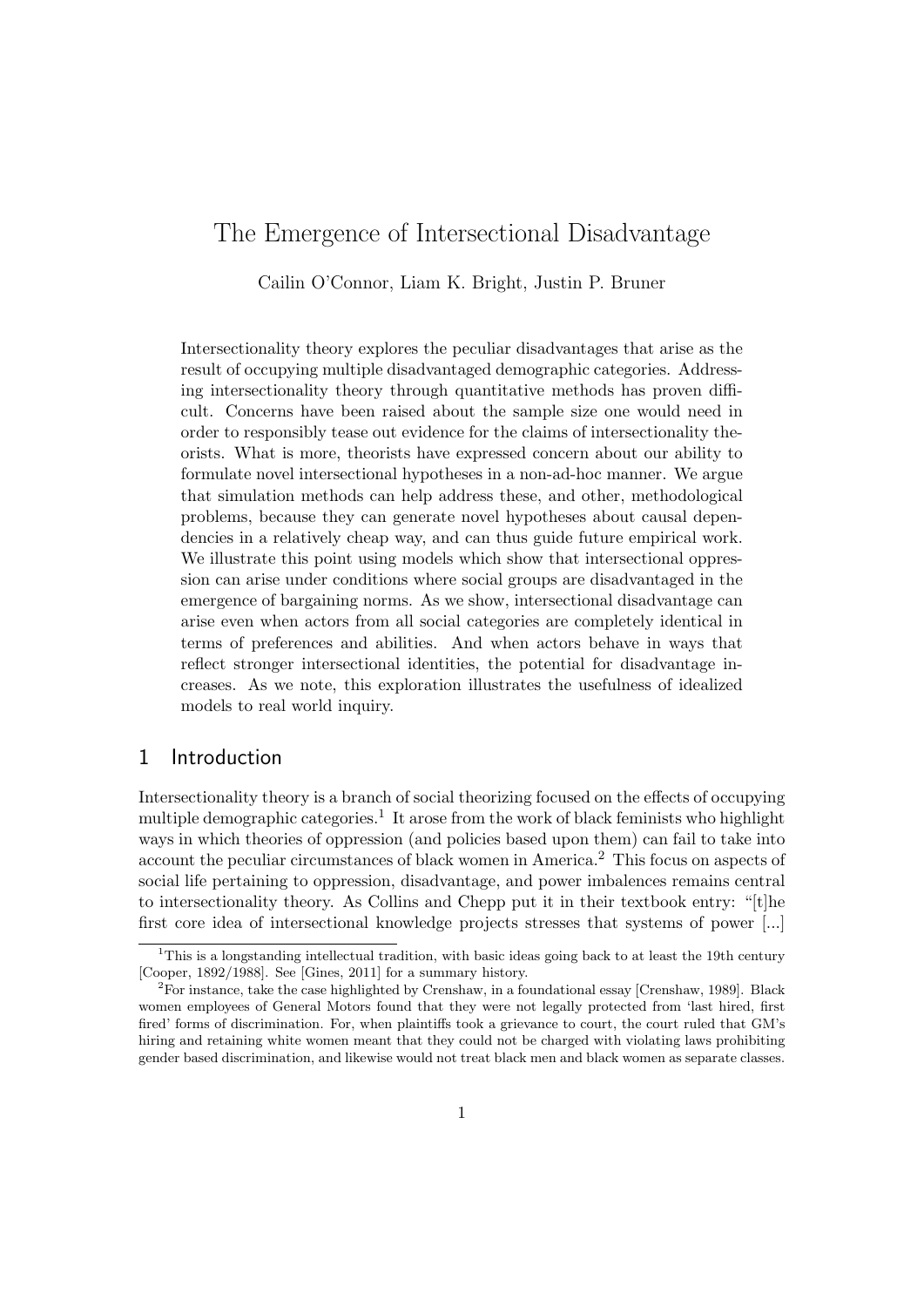cannot be understood in isolation from one another; instead, systems of power intersect and coproduce one another to result in unequal material realities and the distinctive social experiences that characterise them" [Collins and Chepp, 2013, 60].

There are several branches of intersectionality theory. One project focuses on the, "phenomenological experience of a specific group with intersecting identities" [Parent et al., 1995, 642]. Another branch of study has focused on metaphysical claims or "the ontological claim that intersectionality can theorize the convergence, co-constitution, imbrication, or interwovenness of systems of oppression" [Carastathis, 2014, 307]. Both lines of research tend to place great emphasis on displaying the full complexity of social life [McCall,  $2005$ ]<sup>3</sup>

The project we will discuss here, on the other hand, uses highly simplified, idealized models of human behavior to investigate the emergence of specially intersectional disadvantage. This might seem to be in tension with the aforementioned approaches to intersectionality. There is, though, a further tradition of experimental or large scale sociological research explicitly attuned to intersectionality theory. It is this tradition that our work here is intended to most closely interact with and contribute to. In particular, we will argue that such simplified models can help address a number of methodological issues that have arisen in this field.

We will focus on four such methodological issues. First, sociologists have worried that, "to address intersectional questions, it is necessary to develop complex designs involving prohibitively large samples"  $[Cole, 2009, 170]$ <sup>4</sup>. The study populations for women, black people, and the disabled, for instance, are much larger than the study population of black disabled women, which poses pragmatic research challenges. Second, theorists have complained that this field of study lacks a well defined method, meaning that it is often hard to know what explorations count as intersectional [Nash, 2008]. For instance, when Patricia Hill Collins and her students were called to pick out intersectional work for a conference they found that"we thought we "knew" intersectionality when we saw it but couldn't quite define what it was" [Collins, 2015, 2].

The third critique goes farther, citing methodological difficulties that can lead to theoretical vacuity. The idea is that in defining intersectional populations, theorists sometimes appeal to behaviors or features that are themselves to be explained. For instance, Tommy Curry argues that when discussing the social life of black men, intersectional theorists' explanation of alleged "violence is rooted in a theoretically justified circularity" [Curry, 2017, 200]. The charge is that, for lack of good means of investigating their claims, these theorists generate pseudo-explanations by baking common essentialist assumptions into their definitions of identify categories. Thus the apparently empirical explanations or accounts of events that intersectionality theorists offer end up being mere analytic entailments.<sup>5</sup>

<sup>3</sup>Notice that this reflects Longino's account of what feminist sciences tend to value [Longino, 1995]. <sup>4</sup>In the quoted passage Cole is reporting on this concern without endorsing it herself.

<sup>&</sup>lt;sup>5</sup>For a helpful elaboration and contextualisation of Curry's charges against intersectionality theory in this vein, see [Táíwò, 2018, §3]. The influential critique contained in [Kwan, 1996] also involves the charge that intersectionality theory too often works by assuming empirical details and complexities that really ought be empirically evinced and explained.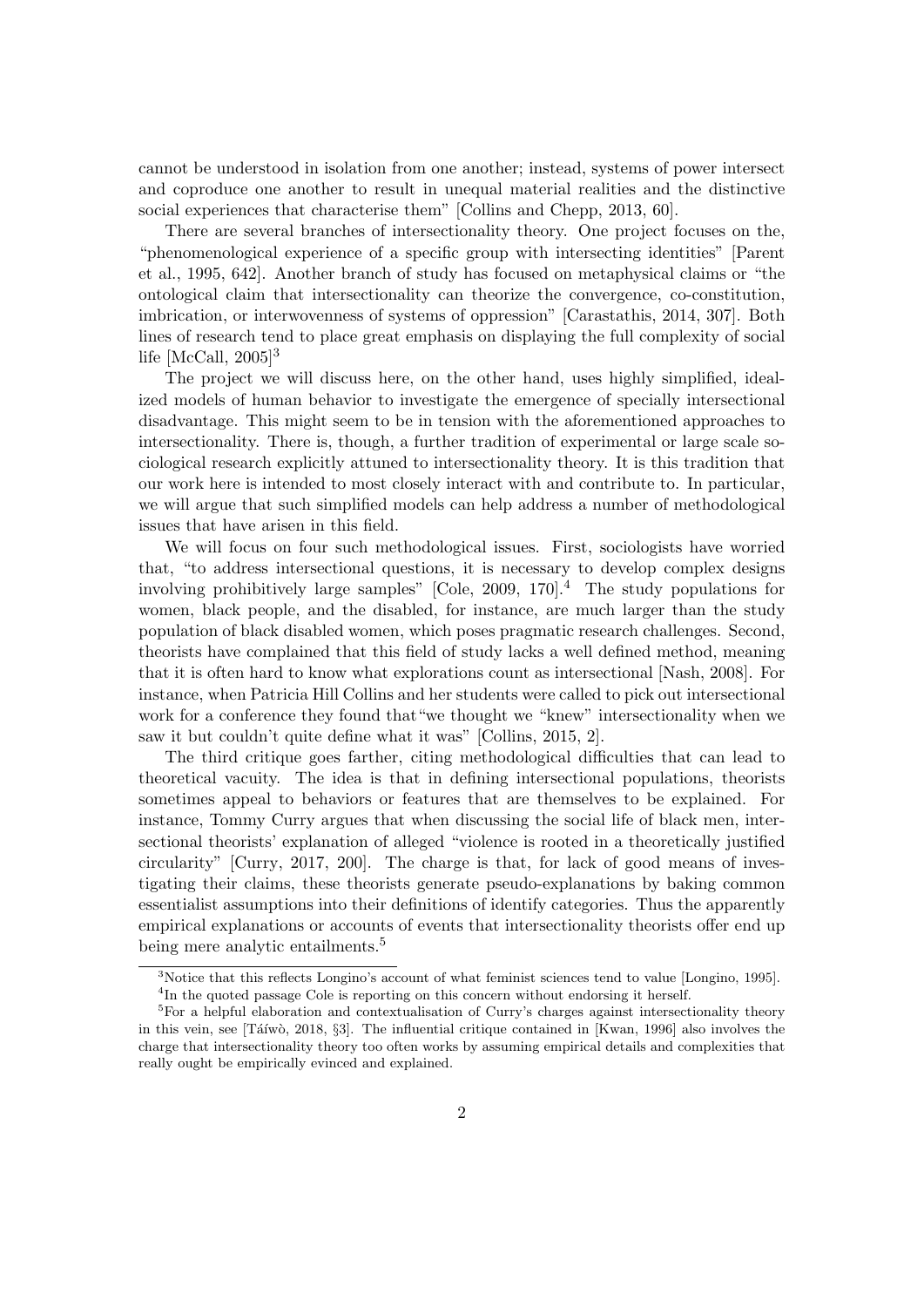Last, relatedly, one may worry that the characteristic claim of intersectionality theory—that some groups suffer what is called "non-additive" disadvantage—lacks empirical content (at least when applied outside the initial stock of examples drawing from experiences of African American women). The specter of this worry is raised in [Mutua, 2013]. Mutua argues that the most obvious extension of this claim was simply false when applied to black men [Mutua, 2013, 345], and, as she describes them [e.g. on 348], subsequent attempts to develop new hypotheses extending the theory seem ad hoc.<sup>6</sup>

Hence, while intersectionality theory has been (and continues to be) influential in both the study of social life and activist responses to oppression in America, it has had a number of serious charges laid against it in the literature. It has been alleged that it is too difficult to feasibly study, that it is unclear what its claims amount to, that it only gains apparent empirical content by rendering its claims analytic or trivial, and that in investigating non-additive disadvantage it only avoids false claims by being somewhat ad-hoc in what hypotheses it generates.<sup>7</sup>

Our work is a contribution to this methodological literature. We present models which show that intersectional oppression can arise under conditions where social groups are disadvantaged in the cultural emergence of bargaining norms, either by dint of small size or by disempowerment. As we demonstrate, this intersectional disadvantage can arise even when actors from all social categories are completely identical in terms of preferences and abilities. And when actors behave in ways that reflect stronger intersectional identities, the potential for disadvantage increases.

In deriving these results we illustrate a relatively under-used method for exploring intersectionality which is especially well suited given the critiques listed above. First, simulation methods avoid problems associated with sample size. Second, as we will illustrate, this approach generates theoretically well-grounded hypotheses about a source of characteristically intersectional oppression. In doing so it addresses a worry common to Collins, Curry, and Mutua, by providing a source of truly intersectional hypotheses that may then be precisified and subject to test in empirical study.

Note that our approach both compliments and contrasts with other suggestions that have been made in the literature to deal with the second problems. [Botts, 2017], for instance, similarly notes that a common concern about intersectionality theory is that it has no associated method (350). In response, Botts suggests that 'it may be most productive to keep the focus on specific applications' (353), working out on a case by

 ${}^{6}$ These considerations prompted Mutua (and other theorists she discusses in her essay) to develop an alternative theory of social identities and their interaction. Whether or not one takes up Mutua's preferred theory, it illustrates the difficulties theorists have in bringing to bear intersectionality theory on new areas of social life, and thereby fruitfully guiding our responses to oppression. For an illustrative discussion of the epistemic problems that can arise when social researchers have too many degrees of freedom in deciding what their hypotheses shall be, see [Simmons et al., 2011].

<sup>7</sup>Methods have been advocated for experimentalists (e.g. Cole [2009]) or sociologists (e.g. Bright et al. [2016]) that would address some of the peculiar challenges faced by work on intersectionality theory. (In addition, Gines [2011] argues that intersectionality theory does not need a method peculiar to it.) However, these responses have focused on ways one can precisify and test an outstanding intersectional hypothesis. As we understand what is common to the criticisms by Collins, Curry, and Mutua is that it is often not clear what sort of hypotheses intersectionality theorists should be offering in the first place.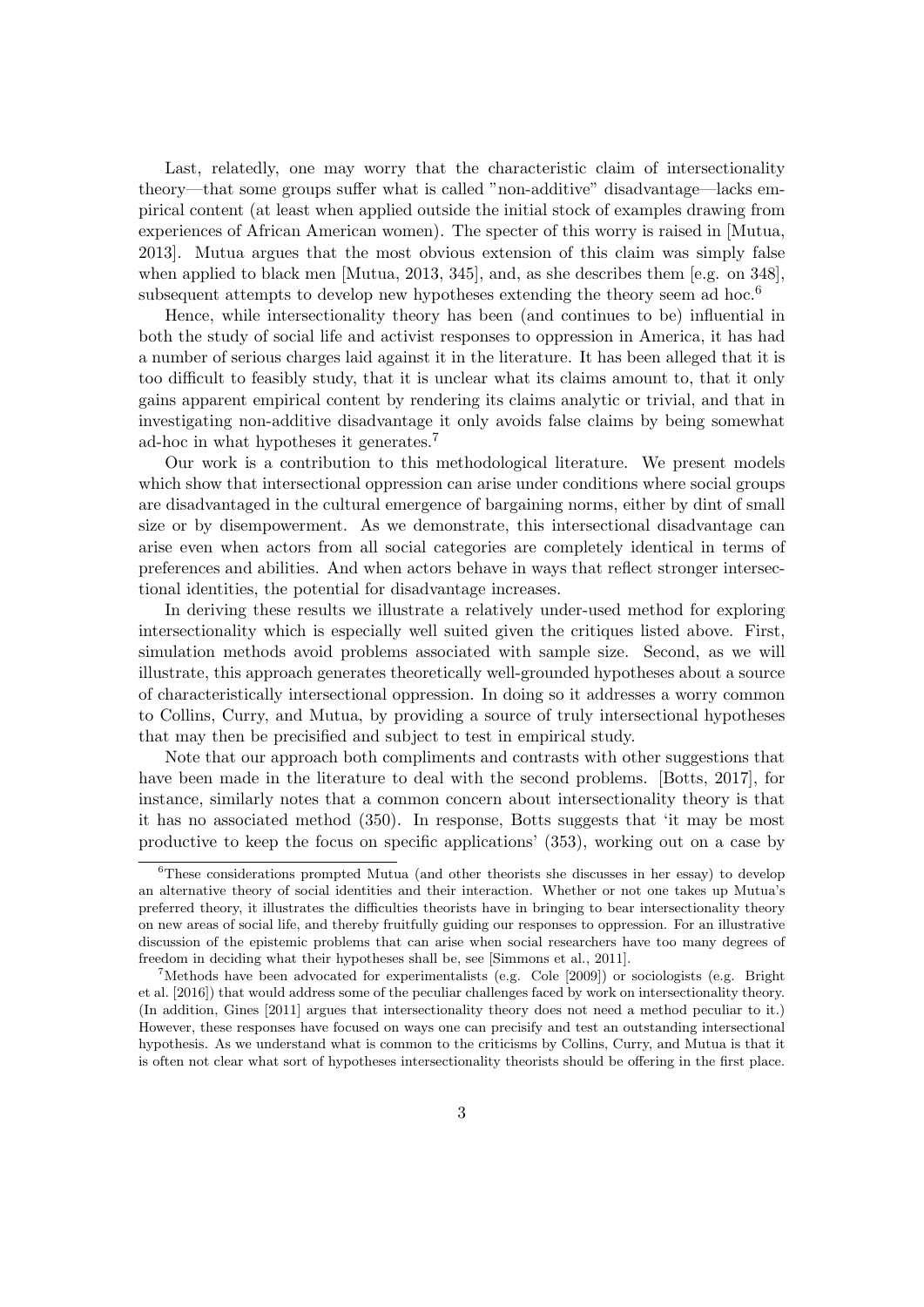case basis what an intersectional approach to studying an issue or addressing a social problem would be. Our proposal contrasts with this in that the model we will develop is quite abstract and general. But we also hope it compliments this proposal, as ultimately we hope it can serve as the basis for generating specific intersectional hypotheses about concrete scenarios, thus helping people carry out Botts' suggestion.

Third, by generating these hypotheses in a formal framework that explicitly makes assumptions about the homogeneity of the groups modeled, the modeling framework avoids Curry's critique that intersectionality theory only generates apparent empirical claims by baking substantive empirical assumptions into its description of demographic categories. By explicitly assuming away culturally or historically laden descriptions of the demographic groups in question we have tied ourselves to the mast, rendered ourselves unable to subtly presuppose they will behave as intersectionality theory predicts. And yet, we shall argue, we have done this in a way that is none the less useful for identifying ways unequal social power can lead to inequity.

Last, as we will elaborate, the models provide a framework that helps makes precise several notions of non-additive disadvantage, addressing some of Collins' and Mutua's concerns. In this vein, the methodology can supplement the richer, descriptive empirical studies typical of intersectionality theory. We shall return to this, but one of our primary hopes for this work is that it shall facilitate cross- or inter-disciplinary work.<sup>8</sup>

One final contribution these models can make to intersectionality theory, as we will elaborate, is in showing how little is needed to generate specifically intersectional disadvantage, which may have implications for activist or political interventions on inequitable societies. This seems especially important in the context of intersectionality theory, where it is expected that theorists retain an ongoing connection with the work of activists [Collins and Bilge, 2016, 198].

We take this work to be relevant to philosophy of science as a methodological discussion of an important area of social science. However, we also observe that this investigation makes a meta-point for philosophy of modeling. Philosophers of science have worried that simplified models may be unable to tell us much about the world.<sup>9</sup> We think this project neatly demonstrates how highly simplified models can play multiple, useful epistemic roles even in one project, especially in concert with empirical investigation.<sup>10</sup>

Our paper will proceed as follows. In section 2, we introduce and justify the modeling framework which we use in the rest of the paper. In section 3 we show how actors in multiple minority groups can be specially disadvantaged simply by dint of their double-

<sup>8</sup>For a discussion of the kind of modeling/empirical cross disciplinary work we have in mind, that also vitally includes negotiation and cooperation with those whose lives are directly affected by the research topic at hand, see [Poteete et al., 2010].

<sup>9</sup>For example, Fumagalli [2015, 2016] argues that 'minimal models', which he takes to be those that "lack any similarity, isomorphism or resemblance relation to the world" [Grüne-Yanoff, 2009, 83], cannot prompt learning about the world.

 $10$ Jhun et al. [forthcoming] argue that we should think of models (even a single model applied to a single target) as tools that can play multiple roles in arguments as does [O'Connor, 2017c]. Previous authors have argued for broad pluralism with respect to how models explain [Downes, 1992, O'Connor and Weatherall, 2016], but few philosophers have focused on the pluralism of modeling explanations within single projects.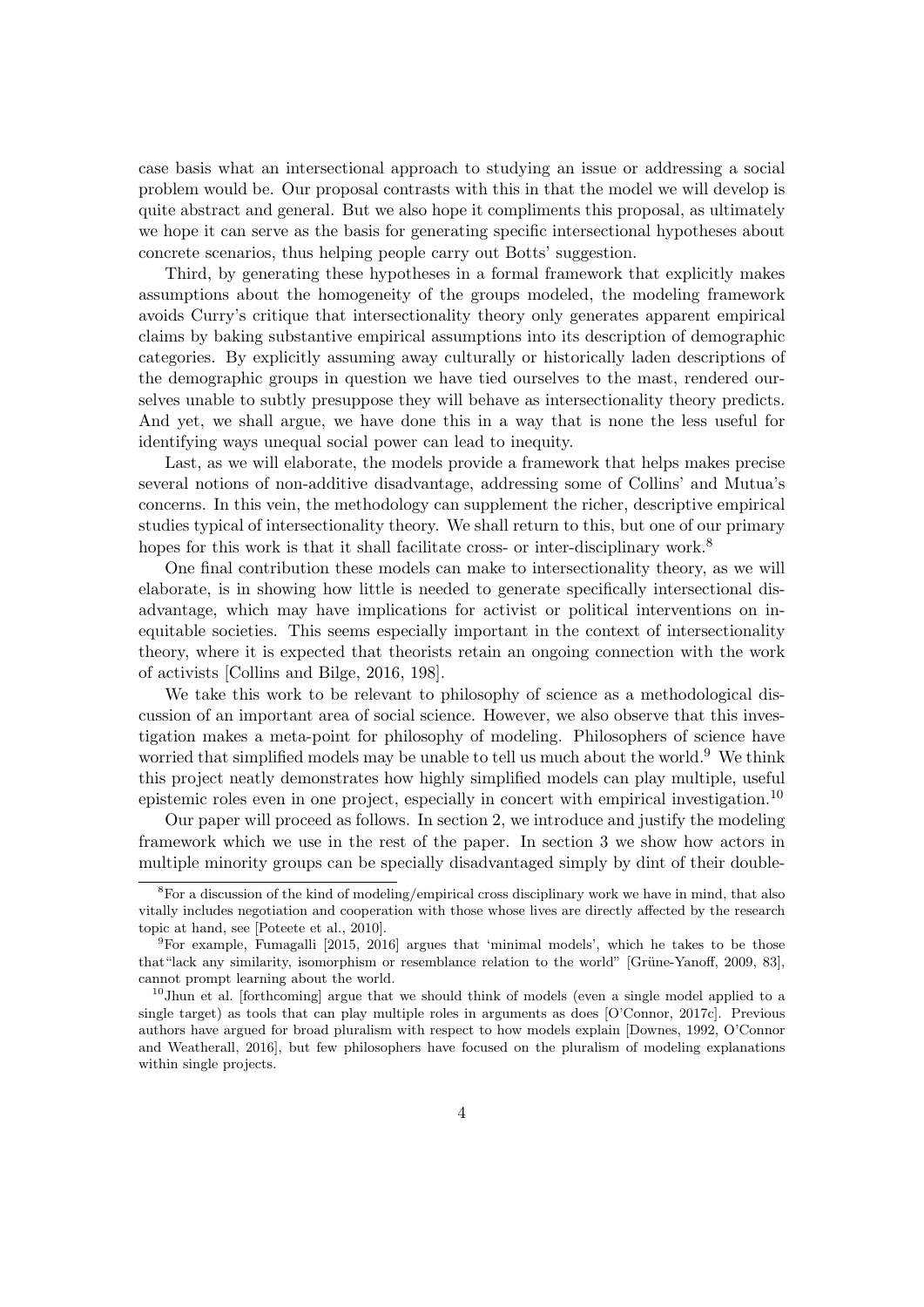minority status. In section 4, we show how power differences between groups can lead to intersectional disadvantage, and how both power and minority status can interact in the emergence of bargaining. In 5 we elaborate how this framework allows us to say more about what one might mean by 'non-additive disadvantage'. And in 6, we conclude, returning to our main points about methodology.

# 2 Power, Minority Status, and The Evolution of Bargaining

When it comes to the cultural emergence of bargaining norms, recent work suggests that various features of social groups can impact the chances that such groups are advantaged or disadvantaged. In particular, it has been shown that minority status can lead to disadvantage under a number of conditions [Bruner, 2017, O'Connor and Bruner, 2017, O'Connor, 2017a], and also that various forms of economic, or political power can likewise improve bargaining outcomes for groups [Gallo, 2014, Bruner and O'Connor, 2017, LaCroix and O'Connor, 2018]. Here, we will use these results as a framework for exploring intersectional effects. In particular, we look at how intersectional identities can impact the emergence of such discriminatory bargaining norms. In order to do this, we must first introduce this framework. We begin by introducing models of the cultural evolution of bargaining between those in different social groups. We then describe the cultural Red King Effect, by which minority groups can be disadvantaged in the emergence of bargaining conventions, and move on to show how one form of economic power can likewise impact such conventions.

#### 2.1 The Evolution of Bargaining Between Groups

Evolutionary game theoretic models, in general, represent the evolution or emergence of strategic behavior in populations of actors, either biological or social. In particular, they have been of great use to philosophers in understanding the emergence of norms and conventions in human groups.<sup>11</sup>

These models start with a *game*—a representation of strategic interaction that specifies players (who interacts), strategies (what strategic actions they can take), and payoffs (their outcomes from various sets of strategies). In the Nash demand game, two players each demand some portion of a resource [Nash, 1950]. If their demands are compatible, they each receive what they asked for. If their demands are incompatible in that they exceed the resource, actors are unable to agree on a division and receive a poor payoff often called a disagreement point.

Figure 1 shows what is called a payoff table for a mini-version of the Nash demand game.<sup>12</sup> Rows represent possible strategies for player 1 and columns for player 2. Entries to the table list payoffs for each player for each combination of strategies with player

 $11$ For examples see Skyrms [1994, 2004], Alexander and Skyrms [1999].

 $12$ The mini-game approach to bargaining, which looks at a small but representative subset of possible strategies for a more complex game, is commonly employed in models of the evolution of bargaining for tractability reasons. (See, for example, Young [1993], Skyrms [1994].)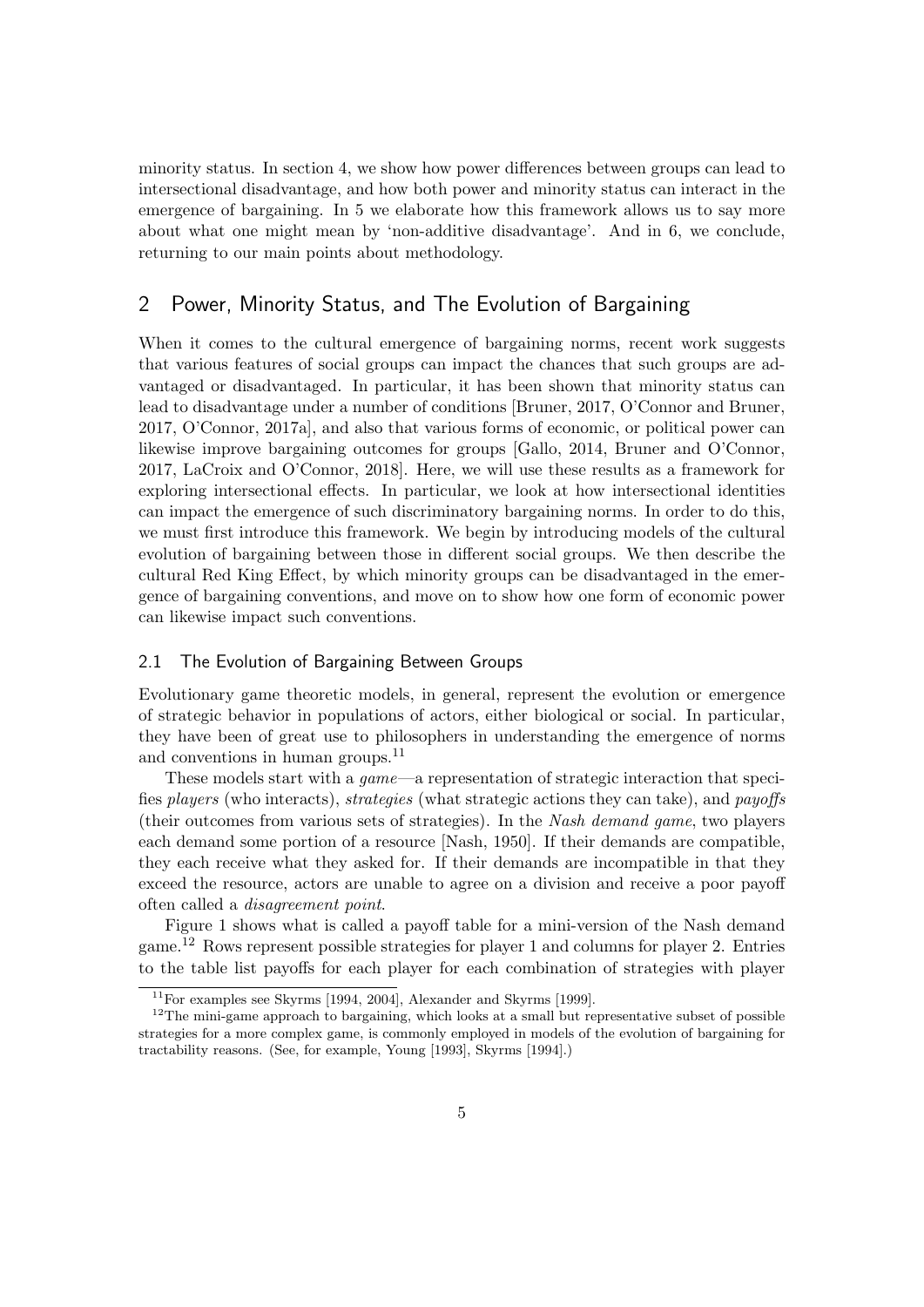1 listed first. The available strategies are to make a Low, Med, or High demand. For simplicity sake, we assume that the total resource is 10, that  $L + H = 10$ , and that  $L \leq 5 \leq H$ . This means that the demands always include 5, plus two compatible demands that perfectly divide the resource like 1 and 9, or 4.5 and 6.5. The disagreement point, which actors get for combinations of incompatible demands like Med v. High and High v. High is chosen to be 0.

|                 |             | <b>Player 2</b> |     |             |  |  |
|-----------------|-------------|-----------------|-----|-------------|--|--|
|                 |             | Low             | Med | <b>High</b> |  |  |
| <b>Player 1</b> | Low         | ىلەك            | L,5 | L,H         |  |  |
|                 | Med         | 5,L             | 5.5 | 0.0         |  |  |
|                 | <b>High</b> | H,L             | 0,0 | 0,0         |  |  |

Figure 1: Payoff table for a general Nash demand mini-game.

One of the most important solution concepts in game theory, which will also be relevant to our social evolutionary approach, is that of a *Nash equilibrium*. Nash equilibria are sets of strategies in a game where no actor can unilaterally switch and improve their payoff. Because of this they are often stable in the sense that actors playing them will have no incentive to change. There are three Nash equilibria of this mini-game—Low v. High, Med v. Med, or High v. Low.<sup>13</sup> At these pairings, if an actor demands more, they get the disagreement point, if they demand less, they get less.

To be clear, this model of interaction, though highly simplified, captures the features we will need to represent discriminatory bargaining norms. Individuals divide resources, and are incentivized to come to a bargaining agreement. And this division can either be equal, or can advantage one of the two participants.

Besides the game, the other feature of an evolutionary game theoretic model is the dynamics. These are rules that specify how the behaviors of some group of actors engaging in a strategic scenario will change over time. The most commonly used dynamics in evolutionary game theory are the *replicator dynamics* which suppose that successful strategies become more prevalent in a population while those that do poorly die out. These dynamics have been shown to bear deep formal relationships to explicit models of individual learning [Börgers and Sarin, 1997, Hopkins, 2002] and learning by cultural imitation [Björnerstedt et al., 1994, Weibull, 1997, Schlag, 1998] so we will employ them throughout the paper as a model of cultural evolution in populations developing conventions of bargaining. We can imagine it representing a situation, for example, where individuals repeatedly bargaining and periodically copy bargaining strategies that seem to be working well for others. Over time, given this type of imitation, we see group-level patterns of behavior emerge.<sup>14</sup>

 $13$ To be completely clear, there are three pure strategy Nash equilibria. We will not address mixed strategy Nash equilibria because they are not relevant to our evolutionary results.

<sup>&</sup>lt;sup>14</sup>The version of the replicator dynamics we employ is similar to the discrete time two population replicator dynamics, but where individuals interact with members of both populations and where one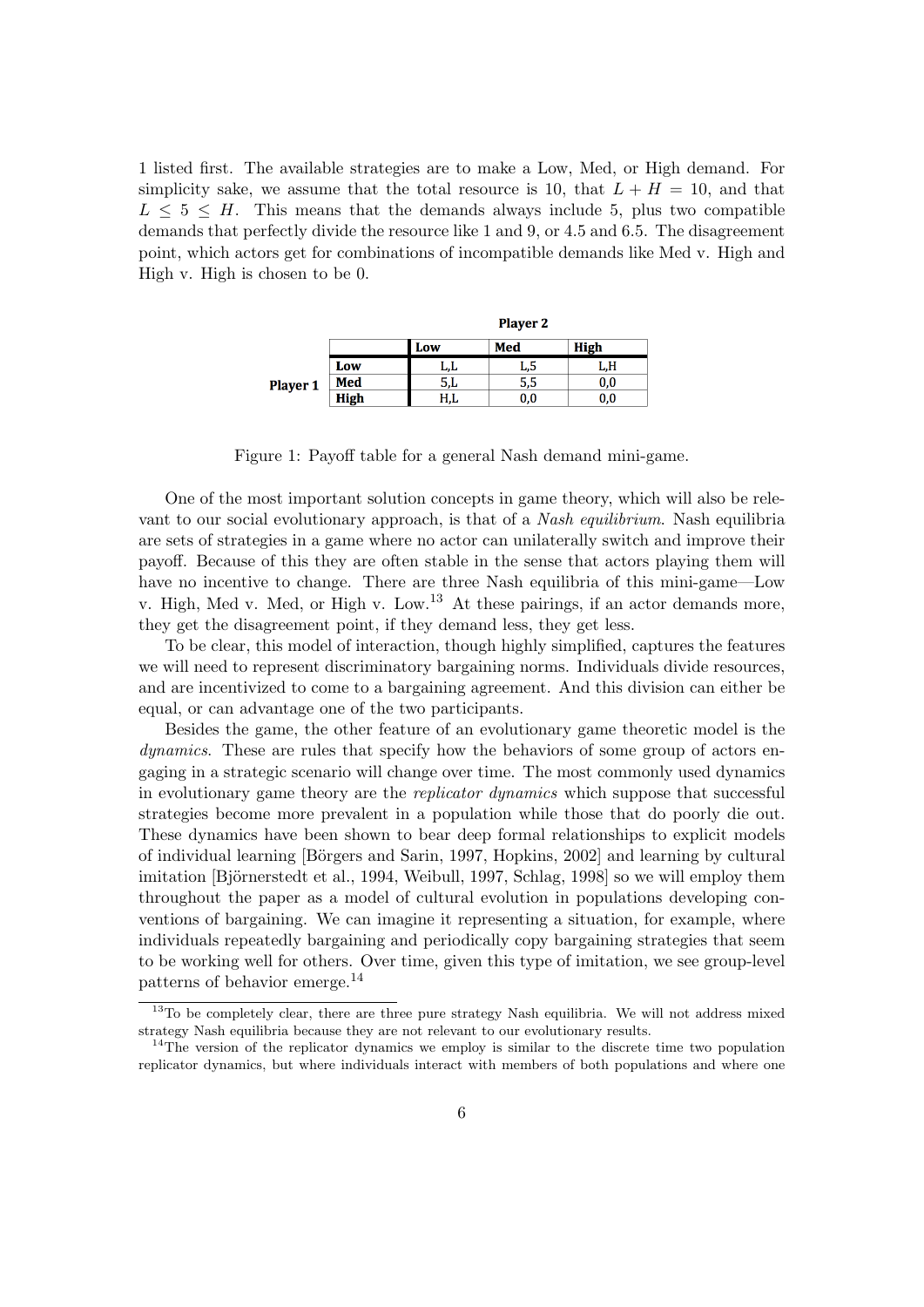There is one last element to the framework we employ, and this is that we focus on populations divided into social groups—women and men, or white people and black people, for example. We assume that everyone in the population recognizes these social categories as the relevant ones for choosing strategies and for picking imitative role models. Either type may be in the minority, or else the two types could be equally prevalent.

If we evolve such models we find that separate conventions emerge for in-groups and out-groups. In particular, when members of either type interact with their in-group they come to do one of two things. Most commonly, they all eventually learn to demand Med, or to treat each other fairly. Sometimes they develop a fractious pattern of behavior where some actors demand High and some Low. Of more interest for our purposes are the conventions that emerge between the two types. These reflect the three Nash equilibria described above—either one type demands High and the other Low, or else they make Med demands of each other. Axtell et al. [2000], looking at similar models, describe the two sorts of outcomes where one type demands High of the other as discriminatory in the sense that actors treat out-group members differently than in-group members to the detriment of the out-group. This is also how we will capture discrimination in this project.

#### 2.2 The Cultural Red King Effect

The Red King effect occurs in biology when two mutualistic species co-evolve, but at different rates. Bergstrom and Lachmann [2003], using an evolutionary game theoretic framework, show that under some such conditions the slow evolving species is more likely to end up getting more of the products of the mutualism.

Bruner [2017] replicates this effect in a cultural context when a minority group interacts with a majority one. As noted, there are three possible outcomes for the evolutionary models we employ: one group gets more, the other does, or they make fair demands. The cultural Red King effect occurs when a type that is in the minority becomes more likely to end up being discriminated against. Under the replicator dynamics, this occurs when that discriminatory outcome has a larger set of starting population states that evolve to it, and thus becomes more likely to emerge.

Why might we see this effect? While minority types meet majority types commonly, as a result of their prevalence in the population, the reverse is not true. This means that the majority is very significant to the minority from a payoff standpoint, leading to a situation where minority members are more reactive to the majority group and learn more quickly how to interact with them. In cases of bargaining and division of resources, the minority can end up at a disadvantage as a result [Bruner, 2017, O'Connor

population may be smaller than the other. Let x and y represent the two populations so that  $x + y = 1$ and  $x \leq y$ . Strategies for population x update according to  $x'_{i} = x_{i} \left( \frac{f_{i}(x,y)}{\sum_{j=1}^{n} f_{j}(x,y)x_{j}} \right)$  where  $x_{i}$  is the

proportion of the x population playing strategy i,  $f_i(x, y)$  is the fitness of type i in x given the population states of x and y, and  $\sum_{j=1}^{n} f_j(x, y)x_j$  is the average population fitness for x given the states of x and y. Strategies for population y update according to the analogous dynamics.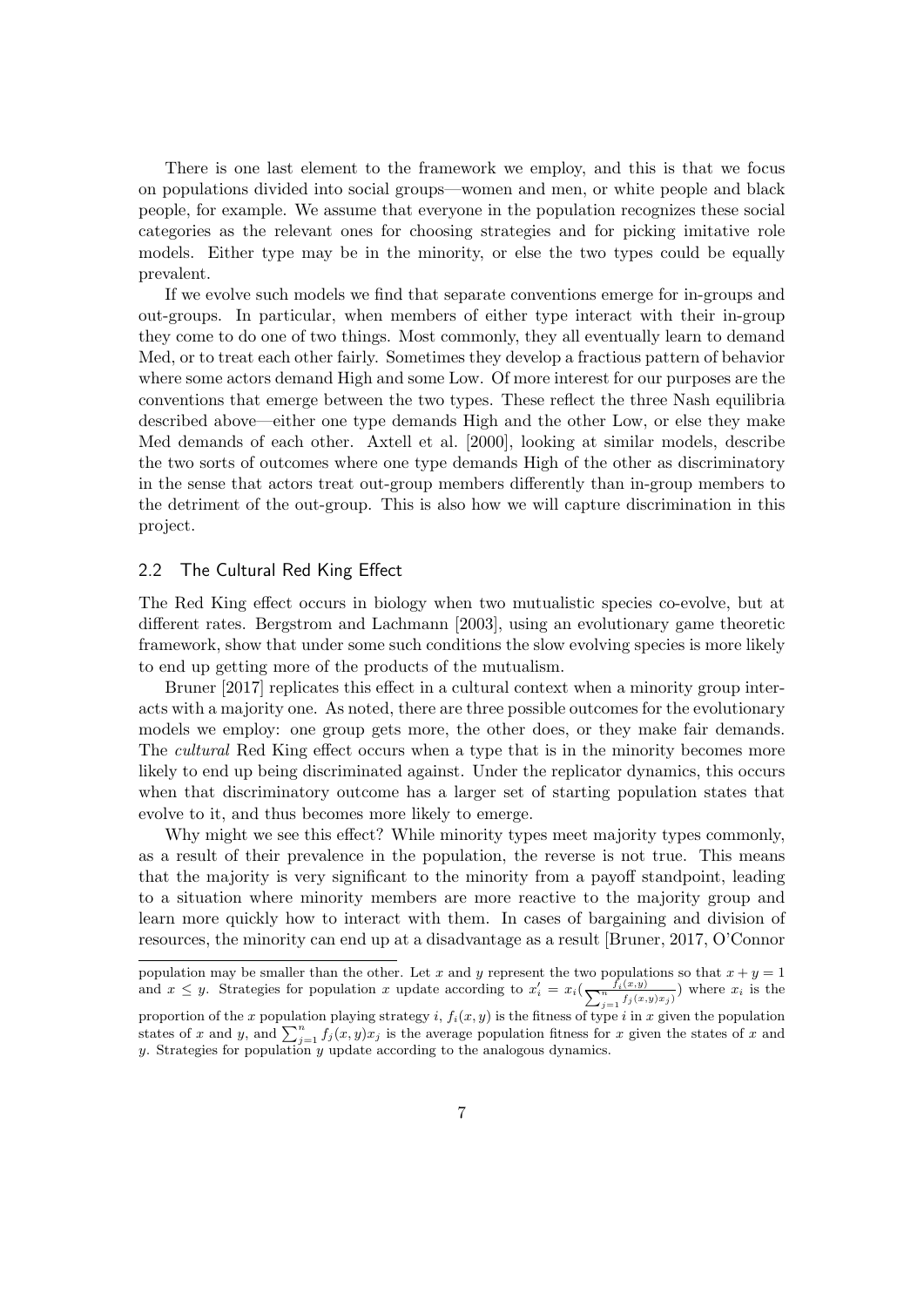and Bruner, 2017, O'Connor, 2017a].<sup>15</sup>

Figure 2 shows this effect. Results are proportions of 10k runs of simulations that end up at each of the three possible outcomes between types.<sup>16</sup> Let  $L = 4$  (so that the three demands are 4, 5, and 6). Let  $p_1$  be the proportion of the majority type in the population, and  $p_2$  the minority, so that  $p_1 + p_2 = 1$  and  $p_2 \leq p_1$ . As is evident from the figure, when  $p_1 = .5$ , meaning that the two types are equally prevalent, the most common outcome is the one where the two types make fair demands of each other. The two discriminatory outcomes are equally likely to emerge. As  $p_1$  increases, three things happen. First, fair outcomes become increasingly unlikely. Second, the majority group becomes increasingly likely to end up demanding High. And third, the minority group becomes increasingly unlikely to demand High.



Figure 2: Basins of attraction for groups playing a Nash demand game as  $p_1$  varies.

In other words, simply by dint of small numbers alone, members of a minority group can be disadvantaged in the emergence of bargaining. The cultural Red King effect is documented in much greater detail by Bruner [2017], O'Connor [2017a]. As these authors point out, in some models a cultural Red Queen effect can also occur, where the majority instead gains an advantage. This happens if, because of the details of their strategic situation, minority members quickly learn to make High demands and, as a result, gain an advantage from their reactivity. O'Connor [2017a], though, argues that if actors are risk averse or show in-group preference, common assumptions that hold of

<sup>&</sup>lt;sup>15</sup>Rubin and O'Connor [forthcoming] also find a similar effect in actors of two types bargaining on a network.

<sup>&</sup>lt;sup>16</sup>We use the discrete time replicator dynamics to generate these simulation results. For each trial the proportions of strategies in each type are randomly chosen and we evolve populations until they are converging to one of the three equilibria.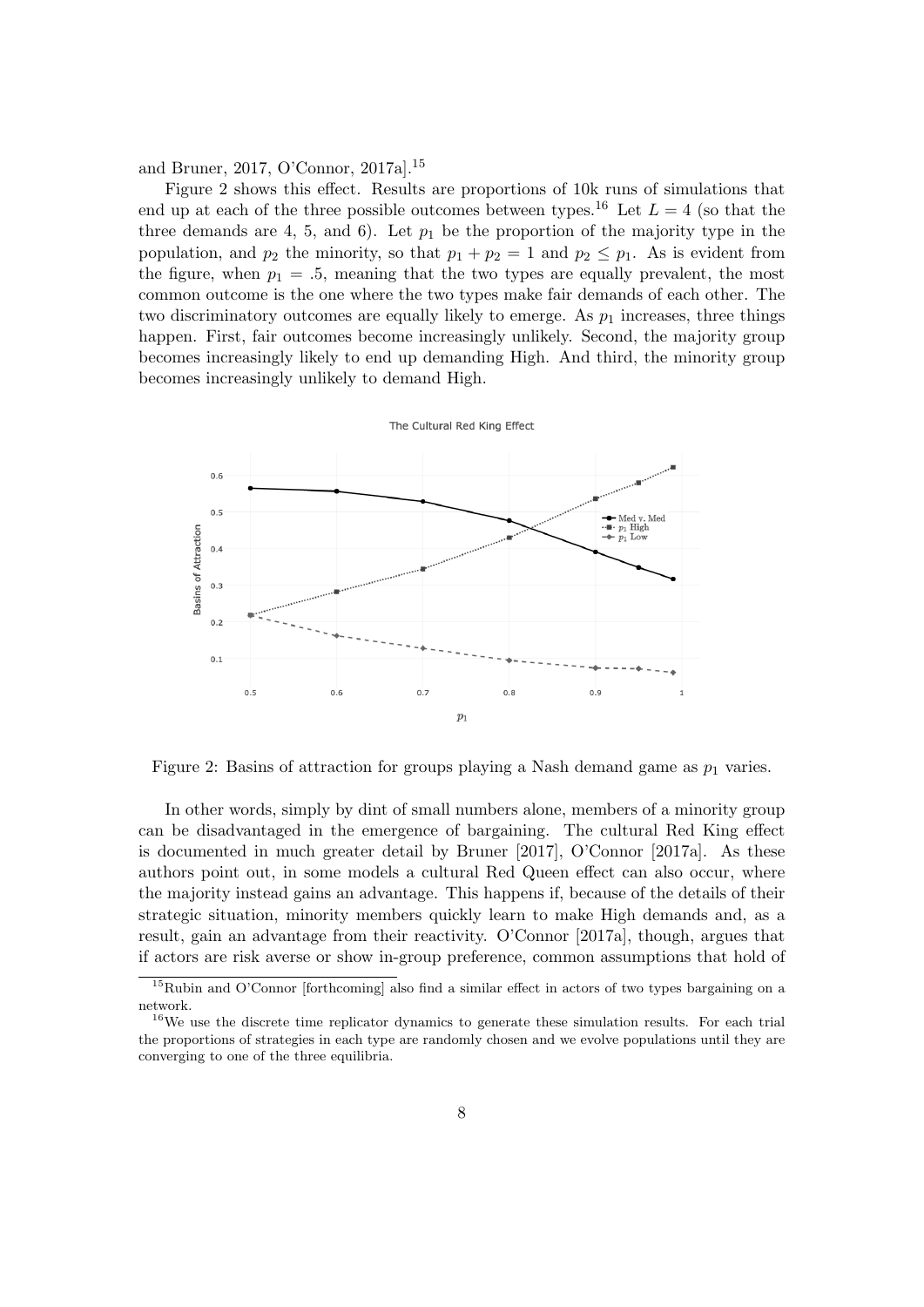many real-world actors, the Red King is a much more powerful effect in the cultural realm.

#### 2.3 Power

Nash [1953] used an axiomatic approach to argue that in rational choice scenarios of two player bargaining, a more powerful player can gain resources for themselves via a credible threat. Bruner and O'Connor [2017] explore not how actors can wield power to their benefit in a rational choice scenario, but how power differences between social groups can translate into an advantage with respect to emerging bargaining norms.<sup>17</sup>

We will use a notion of power drawn from Nash's original work and employed by Bruner and O'Connor [2017] as well—that of asymmetric disagreement points. Suppose that when members of social groups bargain, and when bargaining breaks down, the fall back position for one group tends to be better than for the other.<sup>18</sup> Figure 3 shows a payoff table for a game integrating this assumption. This is the same game shown in figure 1, but where the disagreement point for player 1 is D, assuming that  $D \geq 0$ .

|                 |             | -----  |     |             |
|-----------------|-------------|--------|-----|-------------|
|                 |             | Low    | Med | <b>High</b> |
| <b>Player 1</b> | Low         | تلزيلا | L,5 | L.H         |
|                 | Med         | э,L    | 5,5 | D,0         |
|                 | <b>High</b> | H,L    |     | D,0         |

Player<sub>2</sub>

Figure 3: A payoff table for a mini Nash demand game with different disagreement points.

Suppose two groups evolve bargaining norms and one receives a higher disagreement point,  $D$ . Although we will not show a figure outlining these results, as  $D$  increases the likelihood that the powerful group ends up at the equilibrium where they demand High also increases. The likelihood that they end up demanding Low or Med drops [Bruner and O'Connor, 2017].<sup>19</sup> In other words, their powerful situation translates into advantage vis a vis the emergence of bargaining norms. This is because groups with higher disagreement points are less incentivized to learn lower demands, since these demands do not yield outcomes that are significantly better than the disagreement point.

<sup>&</sup>lt;sup>17</sup>These authors employ their results to explore how power differences in the academic hierarchy can translate to credit advantage in co-authored papers. Their results, though, are in fact quite general.

<sup>&</sup>lt;sup>18</sup>In economic work on the family, this assumption has been employed in models of household bargaining. Suppose that men tend to have a generally higher level of wealth, and better access to gainful employment, than women. When men and women bargain over household labor, then, the idea is that should the bargain break down (leading to household dissolution), men will tend to end up better off [Manser and Brown, 1980, McElroy and Horney, 1981].

<sup>&</sup>lt;sup>19</sup>The robustness of this result has been verified by O'Connor [2017b], LaCroix and O'Connor [2018], who show how the same effect occurs in agent-based models.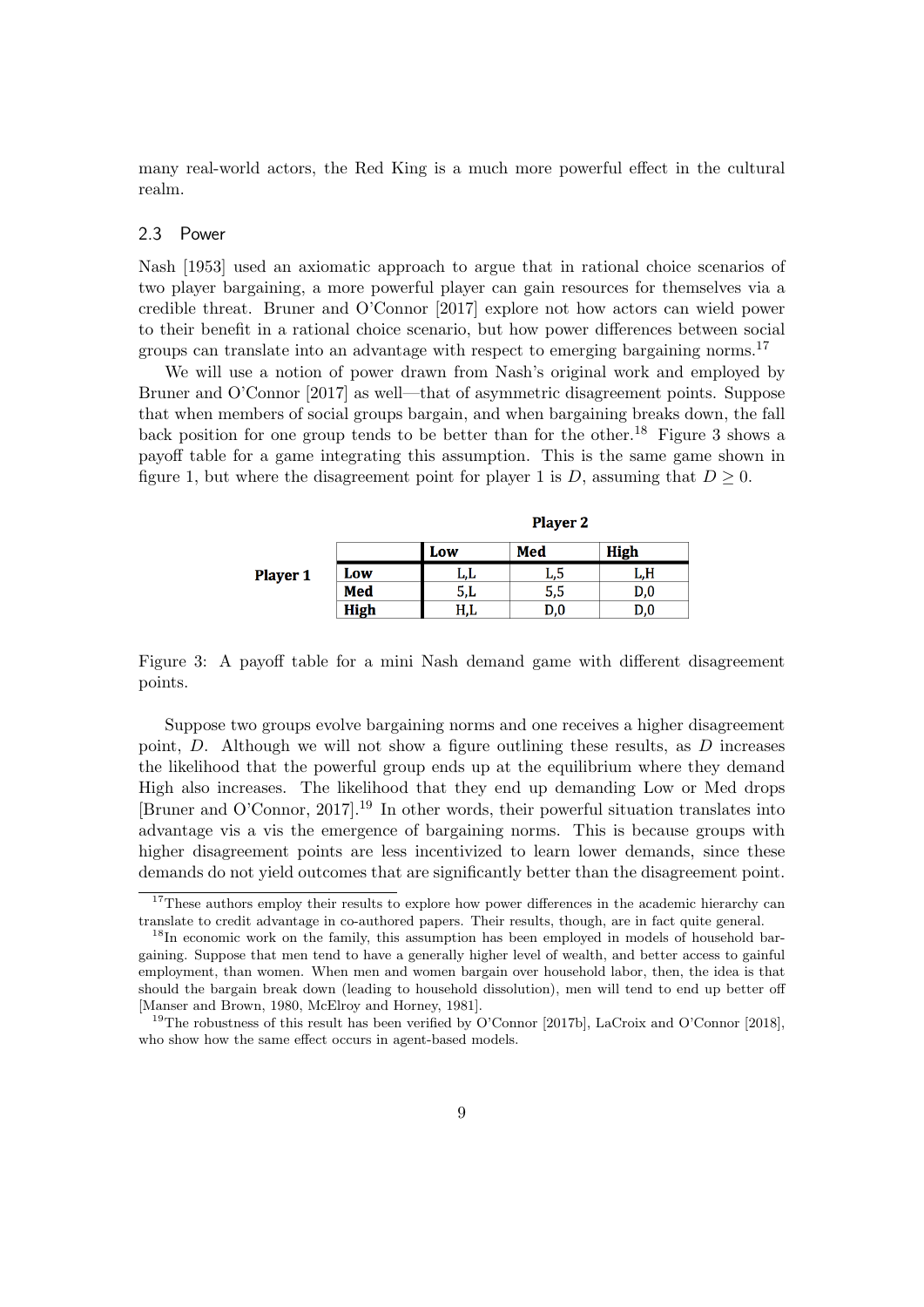We will now employ these two sets of results to look at intersectional effects in populations where norms and conventions of bargaining emerge. In particular we will ask: How do intersectional identities impact results in these models? And, are small intersectional groups especially disadvantaged by the cultural Red King or power disparities?

## 3 Minority Status and Intersectional Oppression

We start with the cultural Red King and move through three sets of models where the importance of intersectional identity as a determinant of both behavior and cultural adaptation increases at each step. First, we compare two models where the second incorporates intersectional identity in a more full-blooded way than the first. As we will show, this leads to more serious disadvantage for small intersectional types. Then we present a model with even stronger intersectional assumptions. Although the results cannot be directly compared to the first two models (as we will elaborate), we see strong disadvantage for the smallest intersectional population. Across all three models, we find that the smallest intersectional population is specially disadvantaged solely by dint of their size.

#### 3.1 Minimal Intersectionality

We start with a model that incorporates intersectional identities, but in a minimal way. Suppose that there are two dimensions of identity along which a population is split. For simplicity sake, call the prevalence of the majority and minority types along one dimension  $p_1$  and  $p_2$  and the prevalence of the types along the other dimension  $q_1$  and  $q_2$ . The two dimensions of identity yield four resulting types. We assume that the two dimensions perfectly crosscut each other so that the proportions of the four types are  $p_1 * q_1$ ,  $p_1 * q_2$ ,  $p_2 * q_1$ , and  $p_2 * q_2$ . Figure 4 shows what these proportions might look like.

Because the models we will look at can get a bit complicated, we will use an example to help keep track of what is going on. The two relevant dimensions of social identity for bargaining behavior in this example will be gender—men  $(p_1)$  or women  $(p_2)$ —and race—white  $(q_1)$  or black  $(q_2)$ . We assume that men and white people will be the larger types. The four intersectional types are then white men  $(p_1 * q_1)$ , black men,  $(p_1 * q_2)$ , white women  $(p_2 * q_1)$ , and black women,  $(p_2 * q_2)$ . Of course, our models are highly simplified, and there is nothing in particular that captures the subtle (and not-so-subtle) differences between different social categories in them. The example is simply to help us keep the groups straight.

Suppose that this population regularly engages in two sorts of bargaining scenarios, for each of which only one of their identities becomes salient. For example, one arena of bargaining could occur in the workplace over salary, benefits, or workload and, in this arena, race could be particularly salient to the actors. Another arena of bargaining could occur in the marketplace over the cost of goods, and for this gender could be more salient.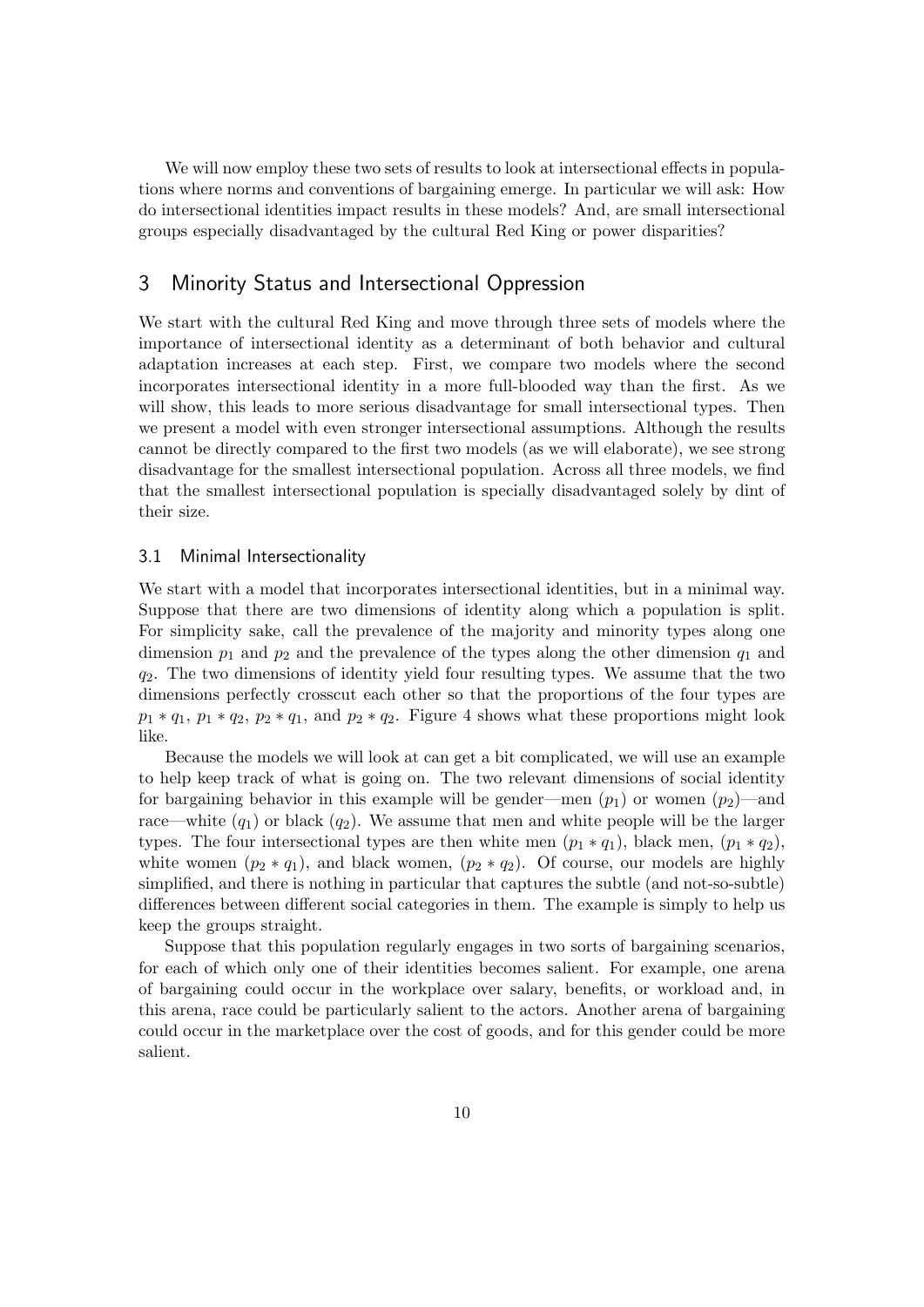

Figure 4: Diagram of proportional representation of intersectional types.

In this model, we expect that two separate processes will occur where bargaining norms conditioned on race emerge in the workforce and norms conditioned on gender emerge in the marketplace. We do not expect these processes to impact each other, but in each arena we do expect the minority group to be disadvantaged in bargaining as a result of their size, i.e., for women to be more likely to get the short end of the stick in the market and black people in the office.

To keep things tractable, we will focus on an even smaller version of the Nash demand game, where actors may only demand High or Low, with payoffs otherwise identical to the game pictured in figure 1. There are four possible joint outcomes of the evolutionary processes in this model. First, both men and white people can demand High when interacting with women and black people respectively, who demand Low in response. Second, men and black people can demand High. Third, women and white people can demand High. And last, women and black people can demand High. Figure 5 shows the proportions with which these outcomes emerge in the model as the size of the majority types increases. We assume that the two majorities are the same size, or that  $p_1 = q_1$ .<sup>20</sup>

As is evident from the figure, as the sizes of the larger populations increase it becomes increasingly likely that men and white people demand High. It also becomes very unlikely that both women and black people demand high. And last, it becomes slightly less likely that the outcomes where women and white people or men and black people both demand High occur. These outcomes are a result of two cultural Red King effects, one for each of the evolving bargaining scenarios.

<sup>&</sup>lt;sup>20</sup>This assumption allows us to easily display our results. We investigated models where  $p_1$  and  $q_1$ varied independently and generally the greater either one was, the greater the disadvantage for the small types.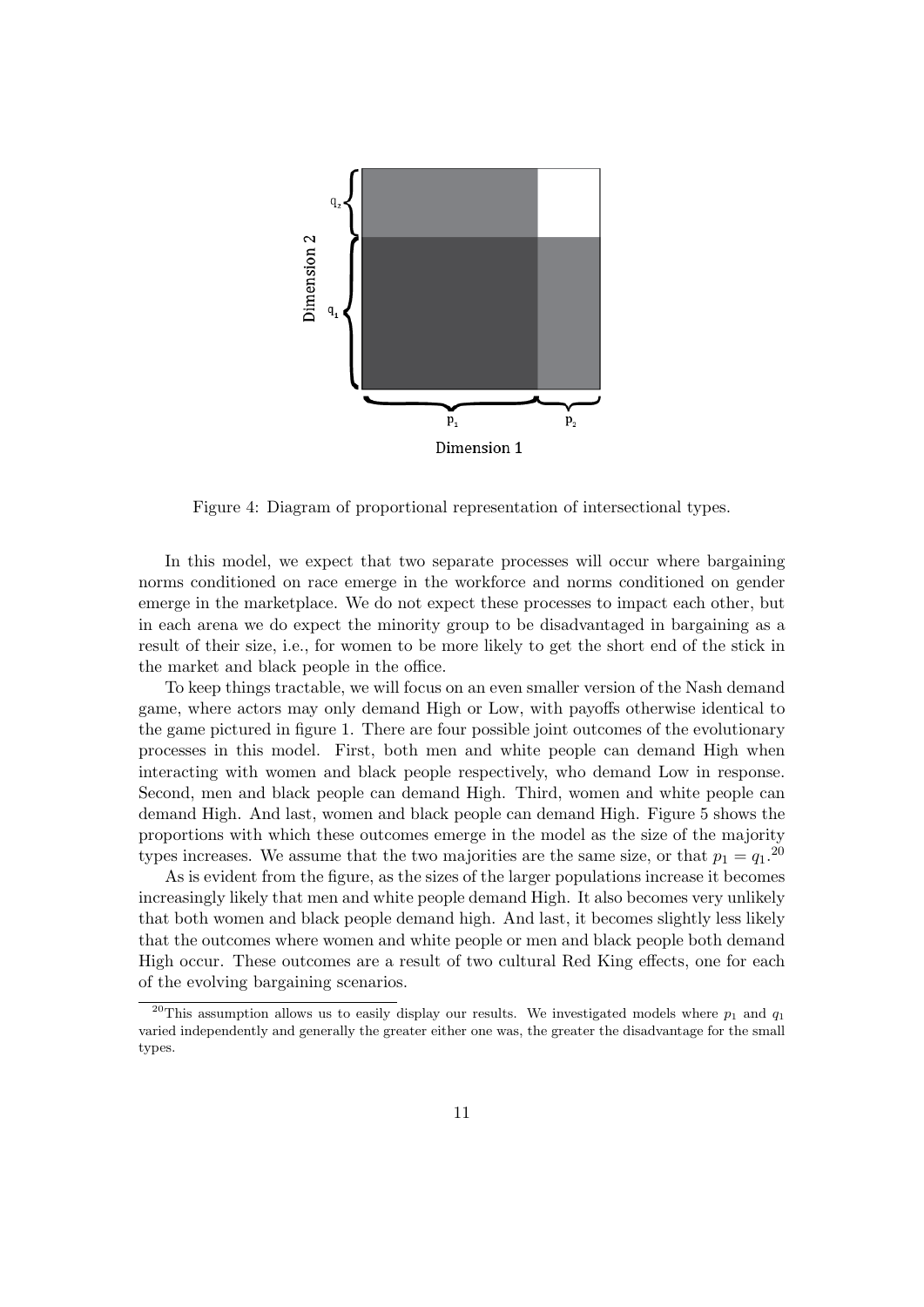

The Cultural Red King and Minimal Intersectionality

Figure 5: Proportions of four possible joint outcomes for minimally intersectional populations.

In this case it is most likely that members of the largest intersectional group end up making High demands in both arenas, and least likely that members of the smallest intersectional group do. This is arguably not truly an intersectional effect, though, as the outcomes are straightforwardly derived from two processes by which minority groups are disadvantaged. (In such a scenario, more robustly intersectional effects might occur if there are ways these processes combine to impact the lives of those involved. This could be the case if, for example, workplace bargaining determines what actors have to bargain over in the marketplace.)

#### 3.2 Moderate Intersectionality

Now we consider a model with a stronger sort of intersectionality. Imagine a scenario as above where there are still two arenas in which bargaining occurs, and that each sort of identity is salient in one arena. Now assume, though, that actors only learn socially from those in their intersectional type. At the market, for example, white men do not assume that any man is a good role model for them (even though gender is salient for interaction), but only adopt role models who also share their race.

This small assumption greatly alters the cultural evolutionary process in these models. In particular, it means that the difference in learning speed between the largest and smallest types is much more significant in both arenas of interaction. This results in a much stronger Red King effect as is evident in figure 6. In the previous model, at the most extreme values of  $p_1$  and  $q_1$ , the largest population ended up always demanding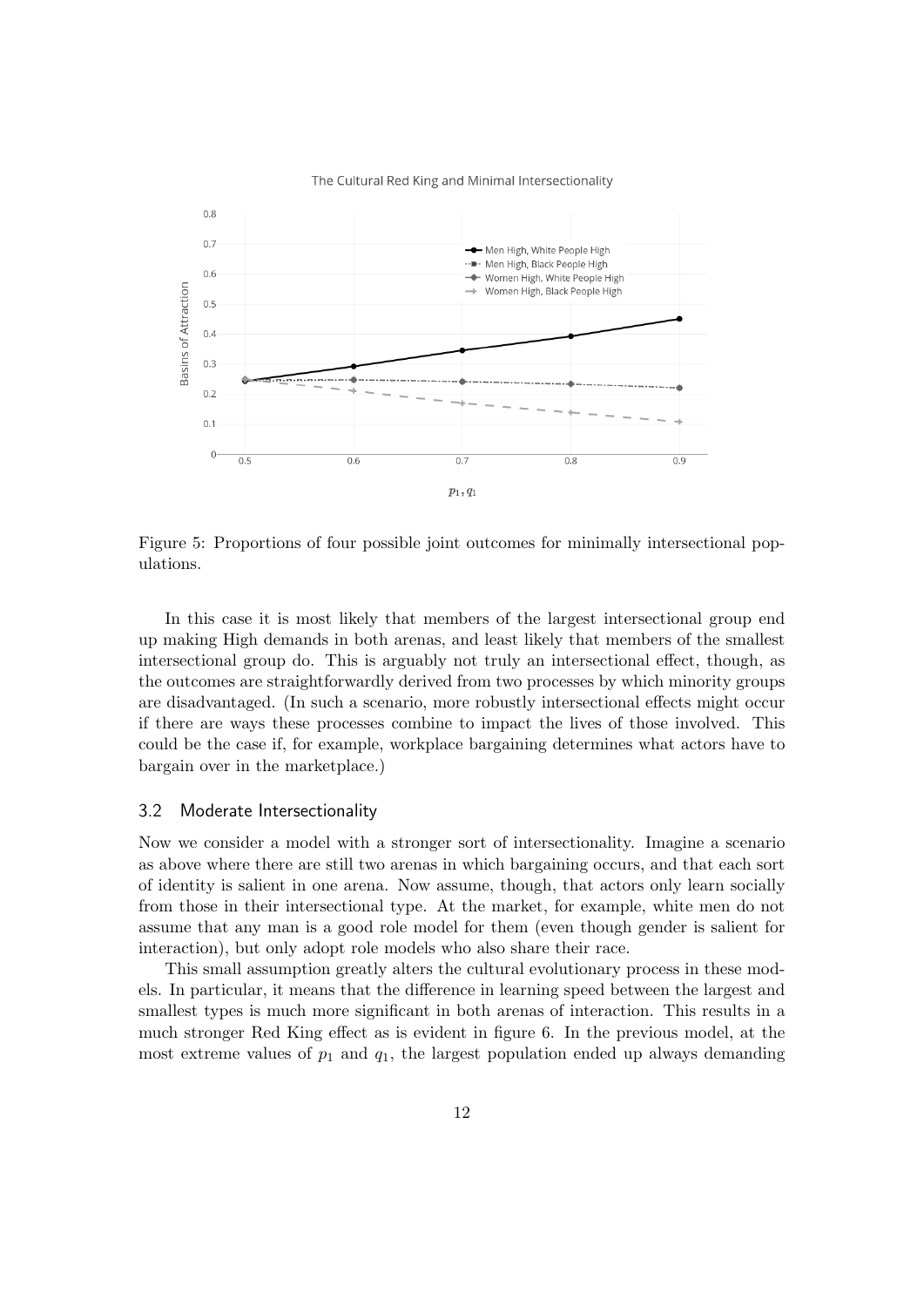

The Cultural Red King and Moderate Intersectionality

Figure 6: Proportions of four possible joint outcomes for moderately intersectional populations.

High about 45% and the smallest population 11% of the time. In this model these values are now 76% and 1.5%.

In this case, the stronger intersectional assumptions in the model translate directly into a more significant disadvantage for the smallest intersectional group, and a stronger advantage for the largest group. In the next section, we look at a model with even stronger intersectional assumptions.

#### 3.3 Strong Intersectionality

We now assume that there is just one arena of interaction for our intersectional groups, and that within this arena only intersectional identities are salient for interaction. In other words, the individuals pay attention to intersectional identities in determining both 1) how to interact with bargaining partners and 2) which role models to choose.

The outcomes of this model are quite different from those presented in the last section. In- and out-group conventions now develop between each pair of the four possible intersectional types. This means that for each outcome of the model there are six types of out-group conventions, each of which may go one of two ways. Rather than report the proportions of runs that end up at each of these outcomes, we instead calculate the proportion of time each type spends demanding High of out-group members averaged over simulations.

Figure 7 shows results for this model. As in the last two models, we see that as the proportions of types grows more disparate, the disadvantage for the smallest type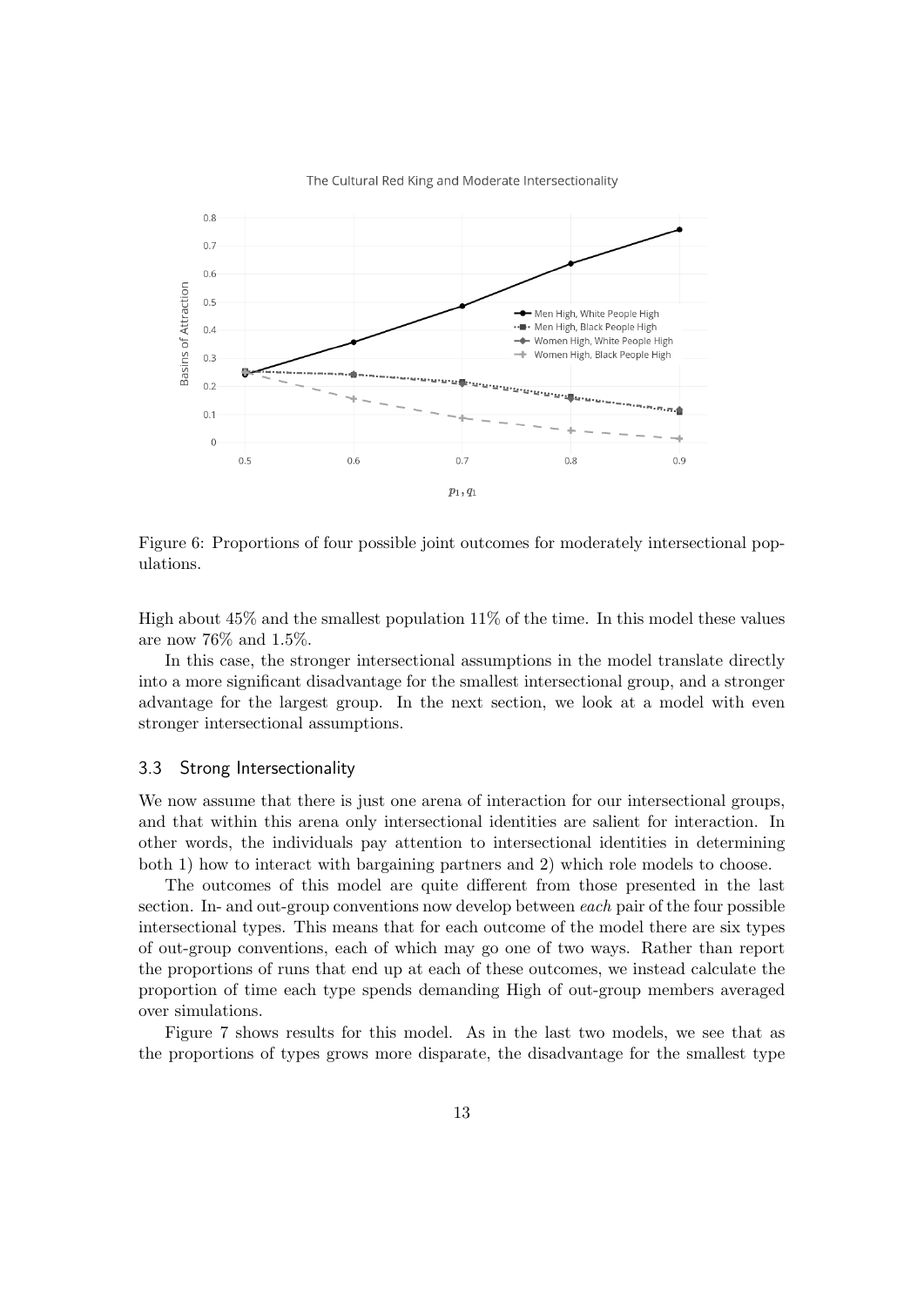

Figure 7: Average proportion of high demands for strongly intersectional populations.

becomes more significant, while the advantage for the largest type increases. In this model, again, the effect is fairly dramatic. When  $p_1 = q_1 = .9$  white men demand High 90% of the time, compared to 9% of the time for black women. This occurs because in a single arena, again, the size difference between the largest and smallest types is significant, leading to a strong cultural Red King. $^{21}$ 

# 4 Power and Intersectionality

The models just presented tell us that under conditions where actors are members of two sorts of minority groups, and where actors take their intersectional identities seriously, members of small intersectional groups are at special risk of disadvantage as a result of dynamical effects.

In this section of the paper, we will now look at situations where there are power differences between groups. The goal here is twofold. First, we provide a robustness check on the sorts of intersectional effects we have been describing—similar patterns emerge even under different modeling choices. And second, we give examples of models that are perhaps a bit more realistic.

 $21$ Note that there is something unrealistic about this model, which is that the conventions developed need not be particularly consistent. For example, it could be the case that black women discriminate against white men, who discriminate against white women, who discriminate against black women. This sort of circularity does not occur in the two arena models.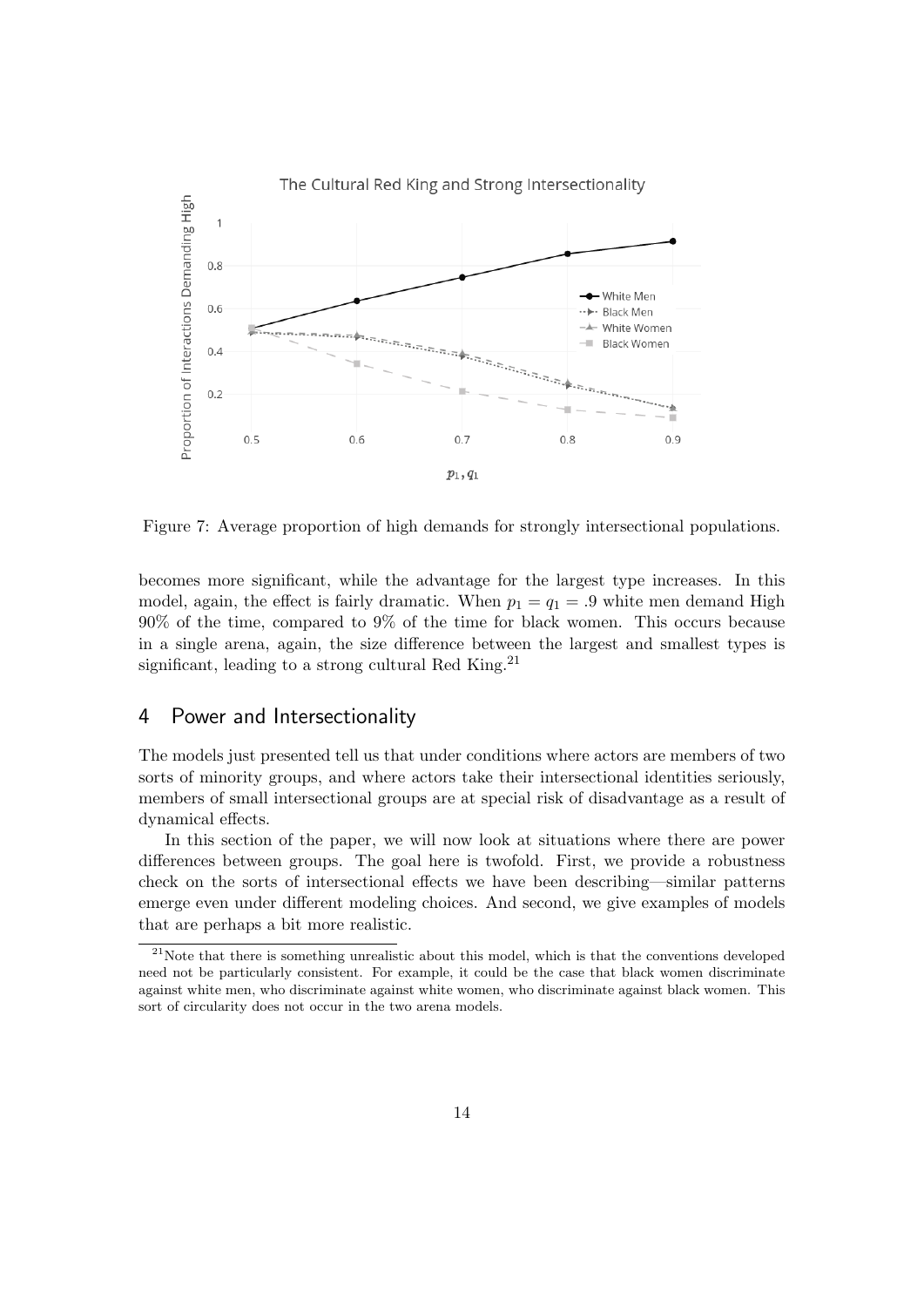#### 4.1 Minority at Work, Powerless at Home

Let's first consider another two arena model like those discussed in sections 3.1 and 3.2. Suppose now that the two arenas of interaction are the workplace, where race is more salient, and the home, where gender is more salient.

As before, let's assume that in the first arena of interaction—the workplace—black people tend to be in the minority so that the prevalence of white people,  $p_1$ , ranges from .5 to .99. And in the home, let's assume that men tend to have greater economic privilege, meaning their disagreement point for household bargaining, D, ranges from 0 to 3.9 while women's disagreement point is always 0. (We'll assume that  $L = 4$  and  $H = 6$  for this set of models, as in the previous ones.)

As in the previous set of models, we look at a case where actors display minimal intersectional identities when it comes to choosing role models (i.e., copy those of their race at work, and those of their gender in the home), and also a case where actors use role models only from their intersectional groups.

We find that the disadvantage generated by a cultural Red King effect at work, and by a power disadvantage at home can compound to create special intersectional disadvantage. Figure 8 shows results from the moderately intersectional models. We show a subsection of parameter values intended to capture the joint effects of power and minority status.<sup>22</sup> Again we show basins of attraction for the four possible joint outcomes of the model as we increase the disadvantage for both black people with respect to proportional representation at work and women with respect to power at home. We use a bar graph here rather than a line graph because the x-axis represents two changing parameter values with no straightforward relationship to each other.

As the figure makes clear, these variations lead to increasing disadvantage for women and black people, but especially for black women. At the most extreme values for disadvantage, they always demand Low in almost every simulation. White women are also strongly disadvantaged in these simulations because the effects of power are stronger than those of the cultural Red King.

As in the models solely relying on the cultural Red King, we also see a stronger intersectional disadvantage here when actors choose role models only from their intersectional types. For example, in figure 8, at the most extreme values white men always demand High in almost 80% of simulations. For the same parameter settings in the model with non-intersectional role models, white men always demand High in 63% of simulations. (We do not display these results for space purposes.)

#### 4.2 Strong Intersectionality and Power

We also repeat the strong intersectionality model presented in section 3.3 but using power asymmetries, rather than size asymmetries, between groups. Remember that now we simply have four intersectional groups that interact and develop bargaining norms.

<sup>&</sup>lt;sup>22</sup>We ran many other parameter values. In general, minority status and lower disagreement point led to increased disadvantage.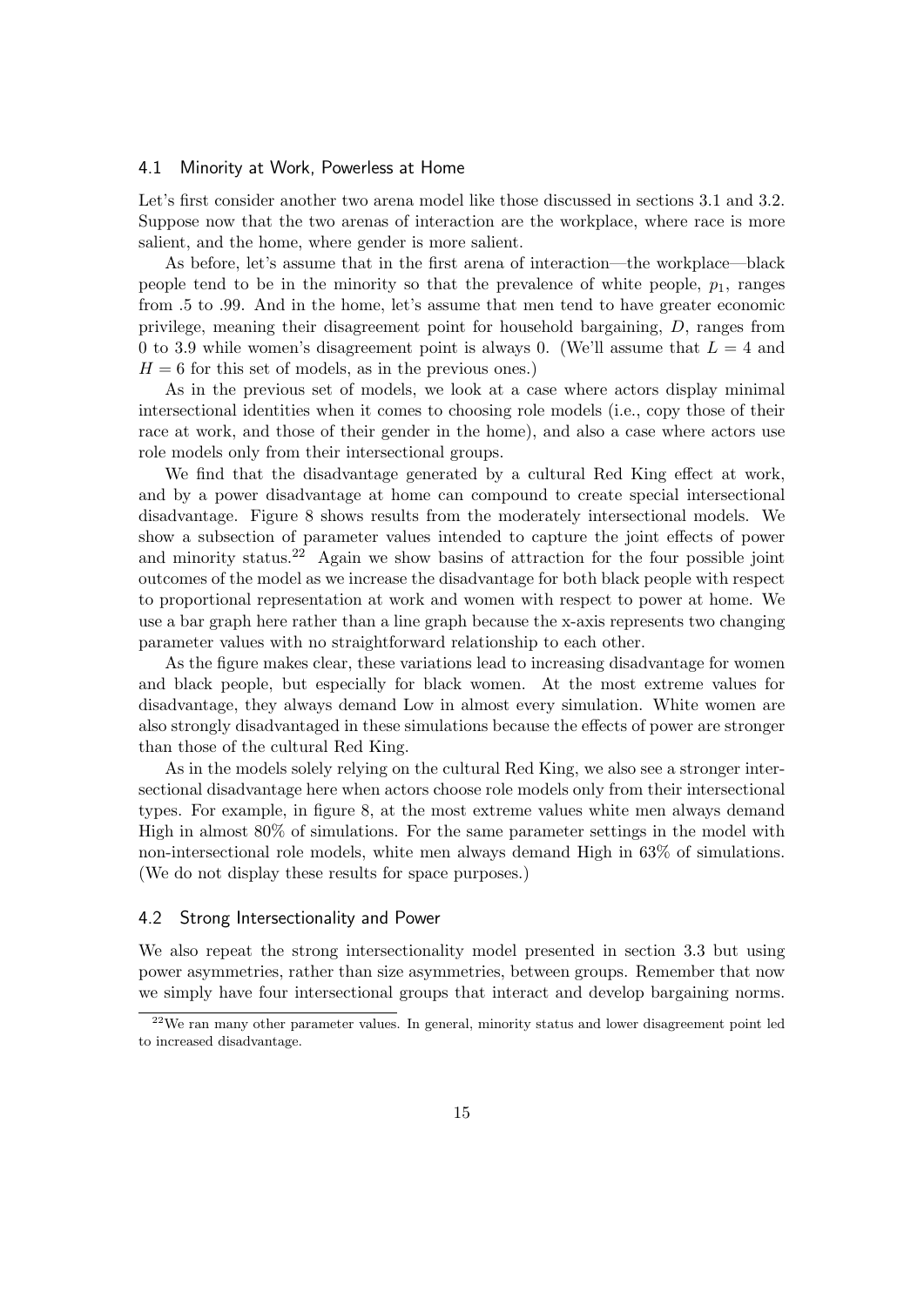

Power and the Cultural Red King, Moderate Intersectionality

Figure 8: Basins of attraction for moderately intersectional populations with power and minority status.

Actors pay attention to intersectional types both in choosing their strategies, and in choosing role models to imitate.

We now assume that the four types are equally prevalent in the population. But, because of the background conditions in their culture, there are power differences between them. We assume that white men have the most power so that in general when bargaining breaks down they will have a good fall back position and that black women are especially disempowered. We also assume that white women and black men occupy a middle ground, and for simplicity sake always give them the same amount of power. This is operationalized by making the disagreement point for white men always 3, for black women always 0, and for white women and black men varying it between 0 and 2.5.<sup>23</sup>

This might initially sound like a strange model. We start by assuming that black women are disadvantaged and then observe a disadvantage for them. But notice that we start with differences in power, and then look for subsequent disadvantage with respect to resource division.

Figure 9 shows results from this model. The x-axis tracks the disagreement point for black men and white women. On the y-axis we see the proportion of time that each group demands High when meeting out-group members, averaged over all runs of simulation at that parameter value. When  $D$  for black men and white women is 0, all the intersectional groups (besides white men) are equally disadvantaged. As the disagreement points for

 $23$ We looked at many other values for these parameters. In general, the higher the disagreement point for a group, the better for them, and vice versa.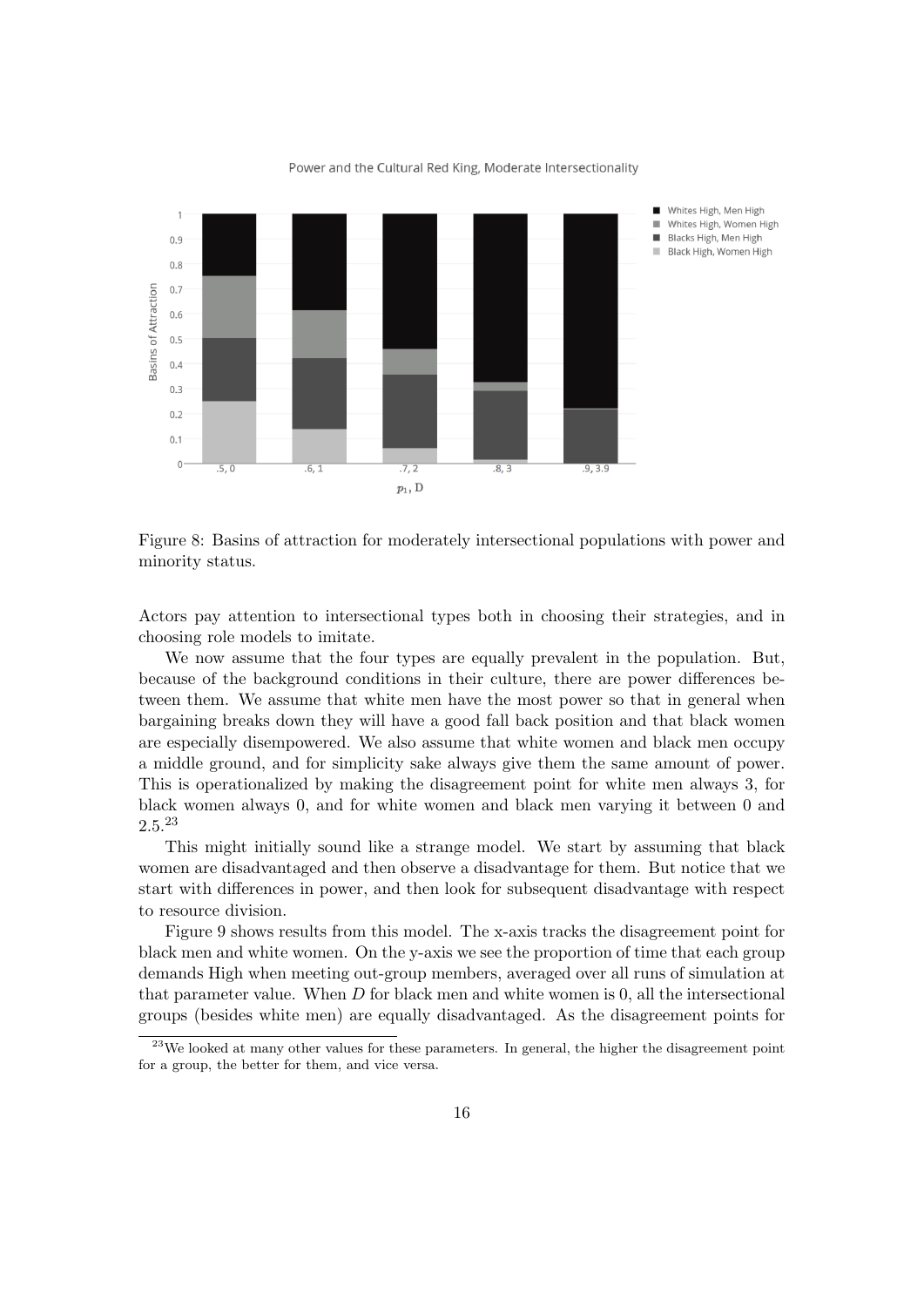the mid-power groups increases white men become slightly less likely to demand High in interaction, because now they are slightly more likely to end up disadvantaged with respect to these groups. Black women, though, become very unlikely to ever demand High. When  $D = 2.5$ , they only do so about 1\% of the time.



Power and Strong Intersectionality

Disagreement Point for Black Men and White Women

Figure 9: Proportion of interactions demanding High for four strongly intersectional groups.

Notice here that the trends related to disadvantage for black people and women generally do not capture how black women are disadvantaged in particular. When D is higher, in this scenario, while black men and white women do better on average, black women do worse. Part of the observation here is that in cases where intersectional types are truly all that matter, disjoint aspects of identity may have little power to predict disadvantage on their own.<sup>24</sup> Of course, in this model we freely vary the disagreement points of the four groups. If we assume that the disagreement point for black women is somehow a combination of those of black people and women, things will be different.

Before moving on to the discussion, we will pull out the sense in which these models display minimal conditions for the emergence of intersectional disadvantage, as described in the introduction. The generation of disadvantage here does not depend on representations of psychological features usually associated with discrimination. For example, the agents do not exhibit in-group preference and out-group bias, or implicit bias, or stereotype threat. We think these sorts of effects are important to full explanations of

 $24$ Note that in the strong intersectionality model in the last section, this was not the case because assumptions in the model meant that when the small intersectional group got smaller, this was a result of decreasing size of the two single dimensional groups making it up.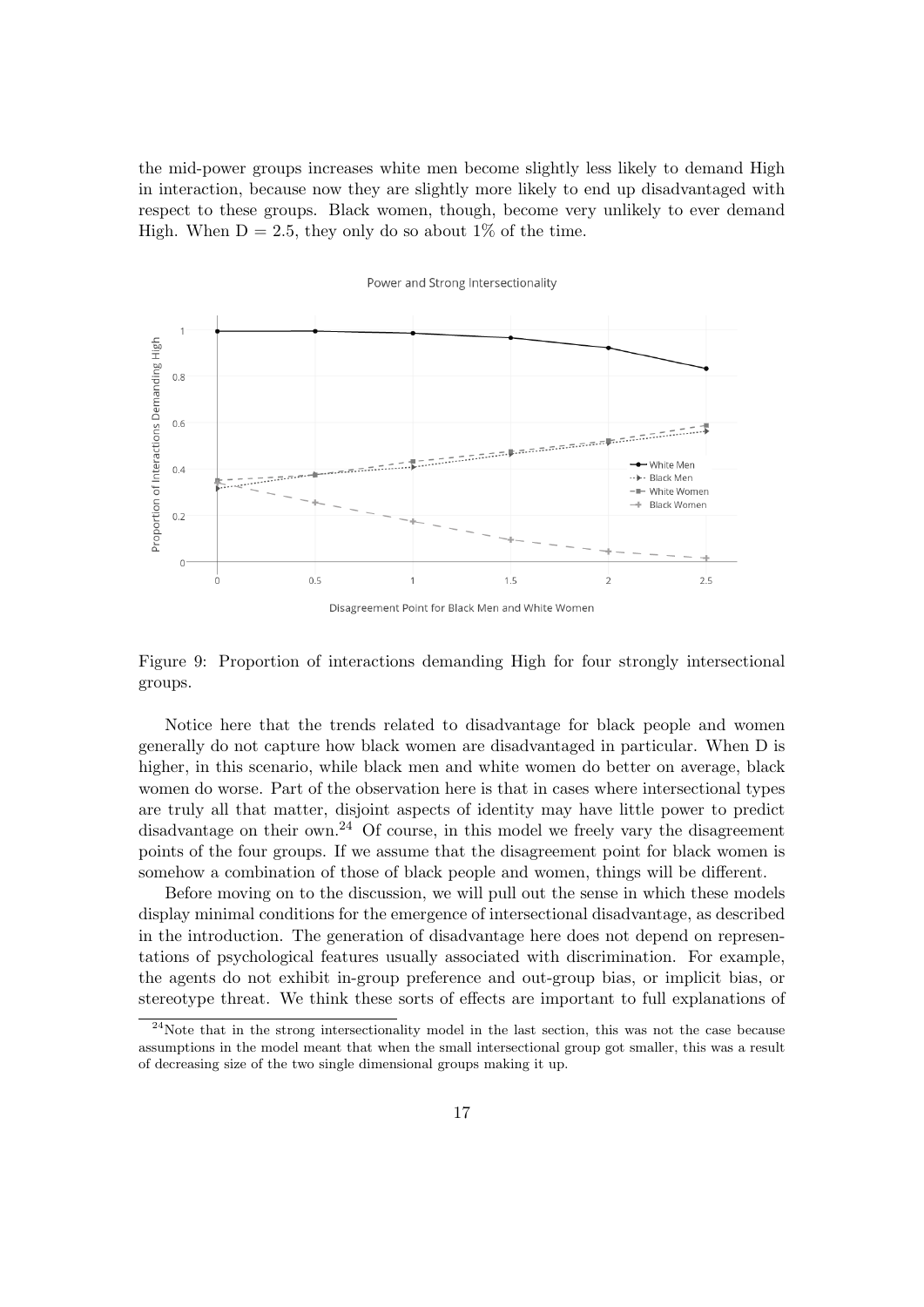real world oppression, but our models tell us that we can get it even without them. The preconditions necessary for oppression in our model are 1) intersecting minority demographics (or intersecting groups with power differentials) 2) actors who learn to behave in their best interest and 3) a strategic interaction that involves resource division. These minimal conditions tell us that intersectional disadvantage is easy to generate, underpinning claims by intersectional theorists that systems of power and oppression cannot be understood without understanding intersectional effects.

# 5 Quantifying Non-Additive Disadvantage

To summarize the last two sections, we found that the cultural Red King effect can produce special disadvantage for intersectional types, and that this disadvantage is worse when stronger assumptions of intersectional identity are made in the models. We also found that power and the cultural Red King can combine to produce intersectional disadvantage, and that power differences alone can lead to such disadvantage.

In order to fully understand how these results bear on intersectionality theory, though, we need to look more carefully at the theory itself. As mentioned in the introduction, one of its core ideas is that in some sense or another oppression is not additive [Bright et al., 2016, 63]. Broadly speaking, this means that the combined effect of being oppressed along multiple axes is worse than one might expect if one were to naively sum the consequences of each form of oppression considered individually. As noted, Mutua's concerns about intersectionality theory first arose specifically when attempting to apply claims about non-additive disadvantage to the situation of African American men.

We now investigate the sense in which the disadvantage we have observed in our models meets this criterion. As it turns out, though, this is not a straightforward task. To accomplish it, one first needs sufficient theoretical background to generate a null hypothesis—by which we mean a theory of what it would look like for the oppressions in question to have a 'merely' additive effect. However, theories of oppression are not often formulated in sufficient detail to allow for the clear prediction, or even statement of, such a null hypothesis. This is broadly in line with Collins' concerns in [Collins, 2015]. It also relates to Curry and Mutua's respective concerns about whether intersectionality theory has anything substantive to say about novel empirical scenarios that it was not explicitly formulated to deal with. To address her concerns Collins advocated greater clarity about the central notions of intersectionality theory. To gain this clarity, we think it is first necessary to precisify what a *non*-intersectional type of oppression, i.e. an additive one, would look like, and we can use the modeling framework presented here to do so.

We will present here two plausible precisifications of additive oppression to contrast non-additive effects with. The first criterion can be illustrated with a story. Suppose an employer encounters a job applicant who is black and a woman. Suppose further that they discriminate against black folk with probability  $P_b$  and women with  $P_w$ . If they are not being intersectional it may be as if they flip a coin (or are moved by what they had for breakfast that morning, or what the radio was discussing on the drive in to work, or whether or not the sun is presently in their eye, etc) to decide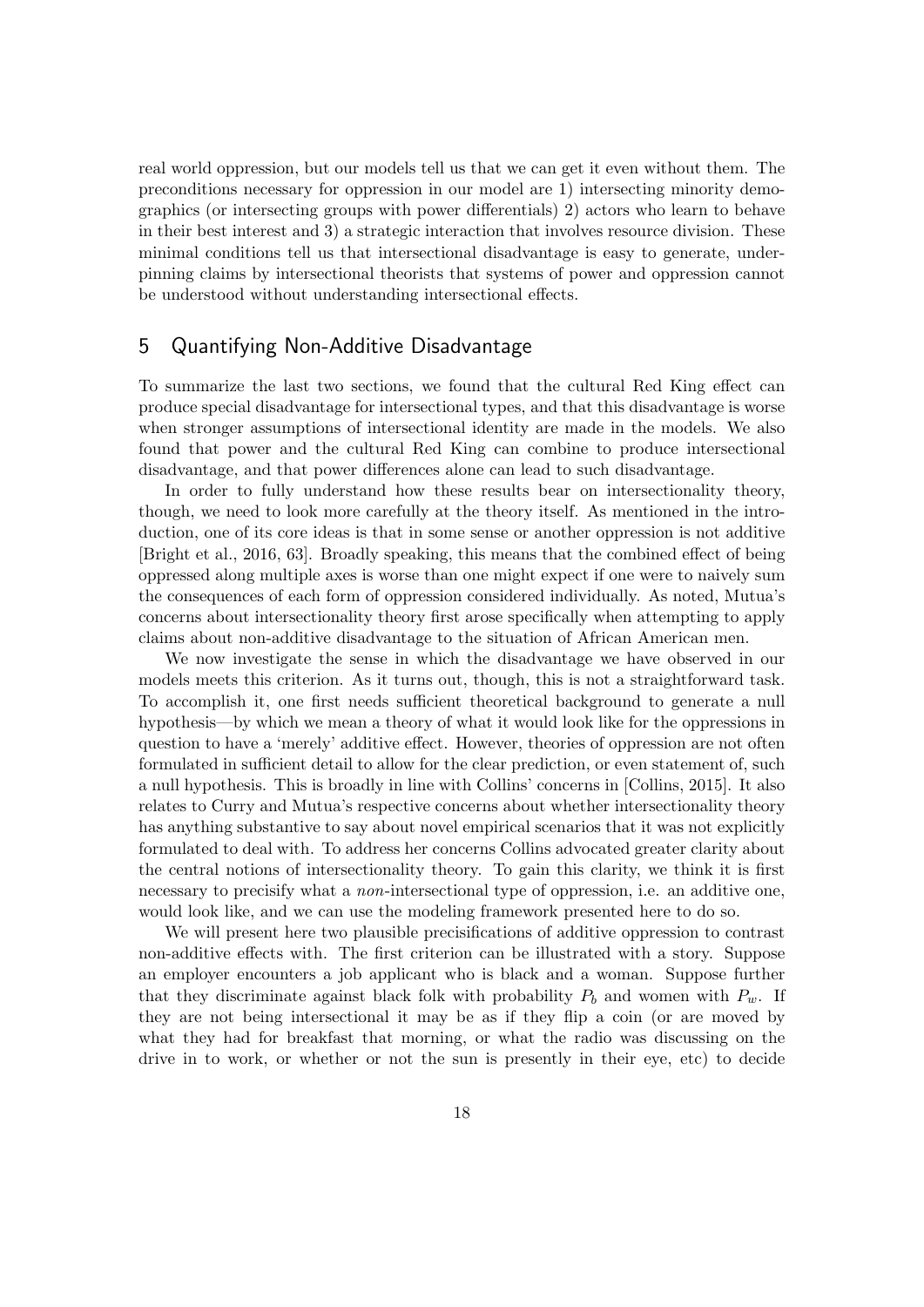which is more salient to them, race or gender. They then focus on that aspect of the applicant in deciding whether to discriminate. In this case one would expect a level of discrimination somewhere in between  $P_b$  and  $P_w$ , because the combined chance of being discriminated against is a convex combination of the two chances of discrimination. With this understanding of non-intersectional oppression, we can say that there is non-additive intersectional oppression when the probability of being discriminated against given that you are a black woman is greater than both  $P_b$  and  $P_w$ .

A second, and quite different, null criterion is given by the following. In deciding whether to discriminate, it is as if the employer draws from first  $P_b$  and then  $P_w$ . If either proscribes discrimination, the employer discriminates. So if  $P_b = .2$  and  $P_w = .2$ , the employer would discriminate against black women with probability .36. This is a second, stronger but plausible 'non-intersectional' level of discrimination.<sup>25</sup> Notice that we could apply these two standards of non-additivity, for example, to measure special intersectional disadvantage for black women when it comes to firing practices. Is their rate of firings higher than that for both women and black people? Is it higher than the combined probability of firing for women and black people?

In the rest of this section we will use these two possibilities to discuss the results we have presented. For our models, we can calculate, given a set of parameter values, the probability that members of each group are discriminated against over all simulation outcomes. (This probability is slightly different from the ones just described in motivating our criteria because it is averaged over a set of mutually exclusive outcomes. It does, however, capture something about the general chances of disadvantage for each group.)

For all the models we have presented, except when group sizes and disagreement points are equal, the most disadvantaged intersectional group suffers from non-additive oppression in the first sense. I.e., the probability of being discriminated against if you are a black woman is always greater than the probabilities of discrimination for one's two component identities. In general, as minority status becomes more dramatic, or as disagreement points for disadvantaged groups become lower, this difference in probability of discrimination for the intersectional group and the component identity groups also becomes more dramatic.

Some parameter settings of our models also show non-additive intersectional disadvantage in the second sense. Figure 10 shows various probabilities of discrimination for the moderate intersectionality Red King model. As we can see, for all values of majority size,  $p_1 = q_1$ , the probability of being discriminated against as a black woman,  $P(D|Bl\&W)$ , is greater than or equal to that for black people or women,  $P(D|Bl)$ and  $P(D|W)$ , meaning it meets the first criterion as just described. When  $p_1 = .9$ ,  $P(D|Bl\&W) > P(D|Bl)\&P(D|W)$ , or the probability of discrimination as a black woman is more than that expected if one met discrimination at the rate of both black people and women combined.

Likewise, for the moderate intersectionality power models, when  $D = 3.9$  and  $p_1 =$ 

<sup>&</sup>lt;sup>25</sup>Note that these two criteria will not capture null predictions for all cases of intersectional oppression. Consider empirical results showing that black women earn a lower wage than either white women or black men. Because these are not probabilistic results, neither of our senses of additive discrimination apply.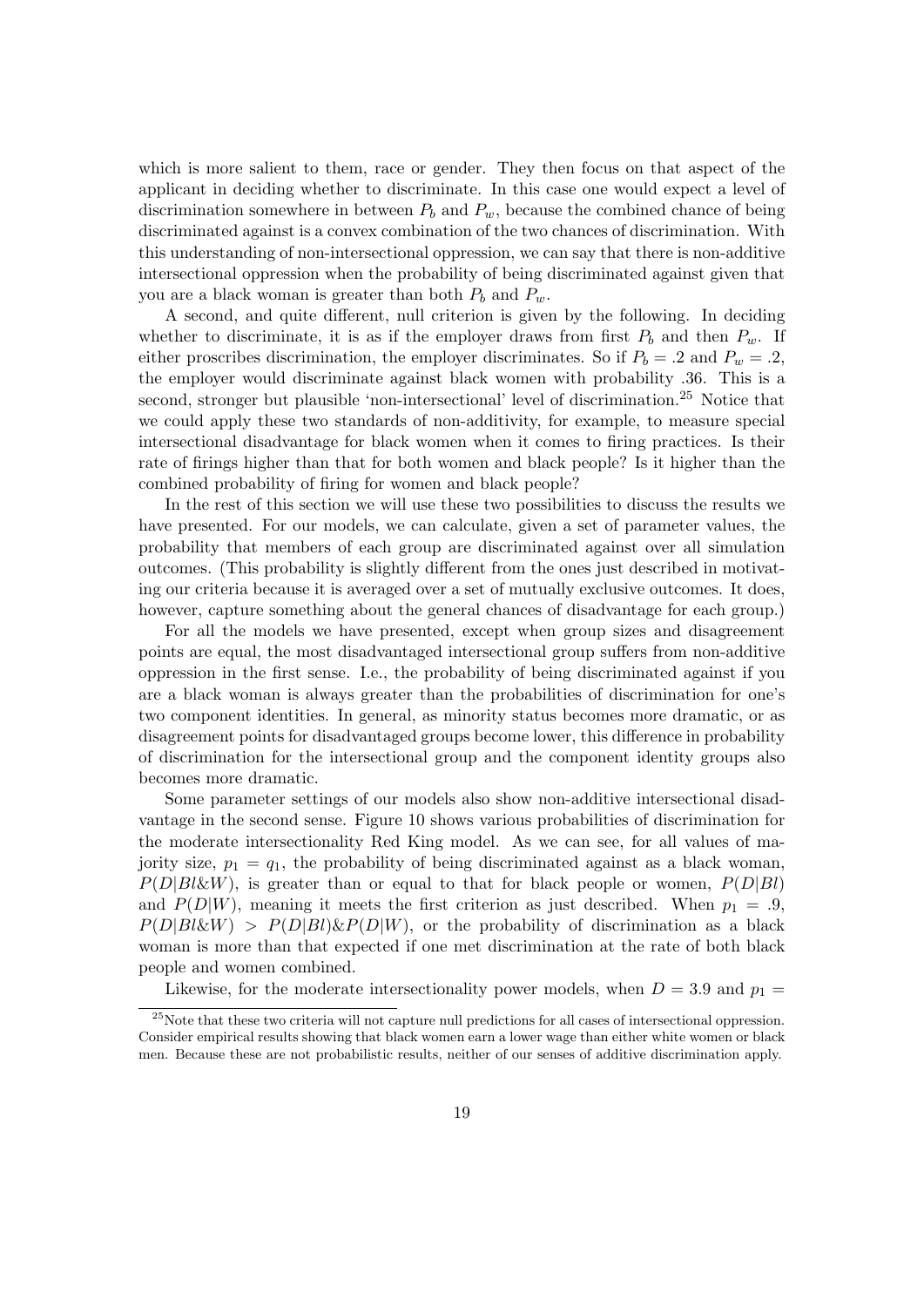

Non-Additive Intersectional Disadvantage in Moderate Intersectionality, Minority Model

Figure 10: Probabilities of discrimination for different groups across parameter values.

.9, the probability of discrimination for women is .3 and for black people is .55. The probability of discrimination for both of these identities combined in the second sense would be .69, but the actual experienced probability of discrimination by black women is .75, meaning there is again special intersectional disadvantage in both of the sorts of ways we identify.

The take-away from this discussion is two-fold. First, we find that the sorts of effects we have been outlining can generate non-additive intersectional disadvantage in either of the two ways we describe. On the less demanding criterion, all the models we consider generate such a disadvantage. Second, the modeling framework here allows us to generate very precise notions of what additive (and thus non-additive) disadvantage entail for some sorts of situations, which is responsive to extant critiques in intersectionality theory.

# 6 Conclusion

We would now like to return to our claims in the introduction that the simulations here can help address methodological critiques in intersectionality theory. First, it is easy to see how the models here avoid the pragmatic trouble of testing large enough sample populations. Because 'populations' in simulations are completely unconstrained in size there is no problem testing intersectional effects, even if one wanted to look at the intersection of many identities. (Of course, this is a general virtue of using modeling methods in intersectionality theory even if one is critical of our particular models for whatever reason.)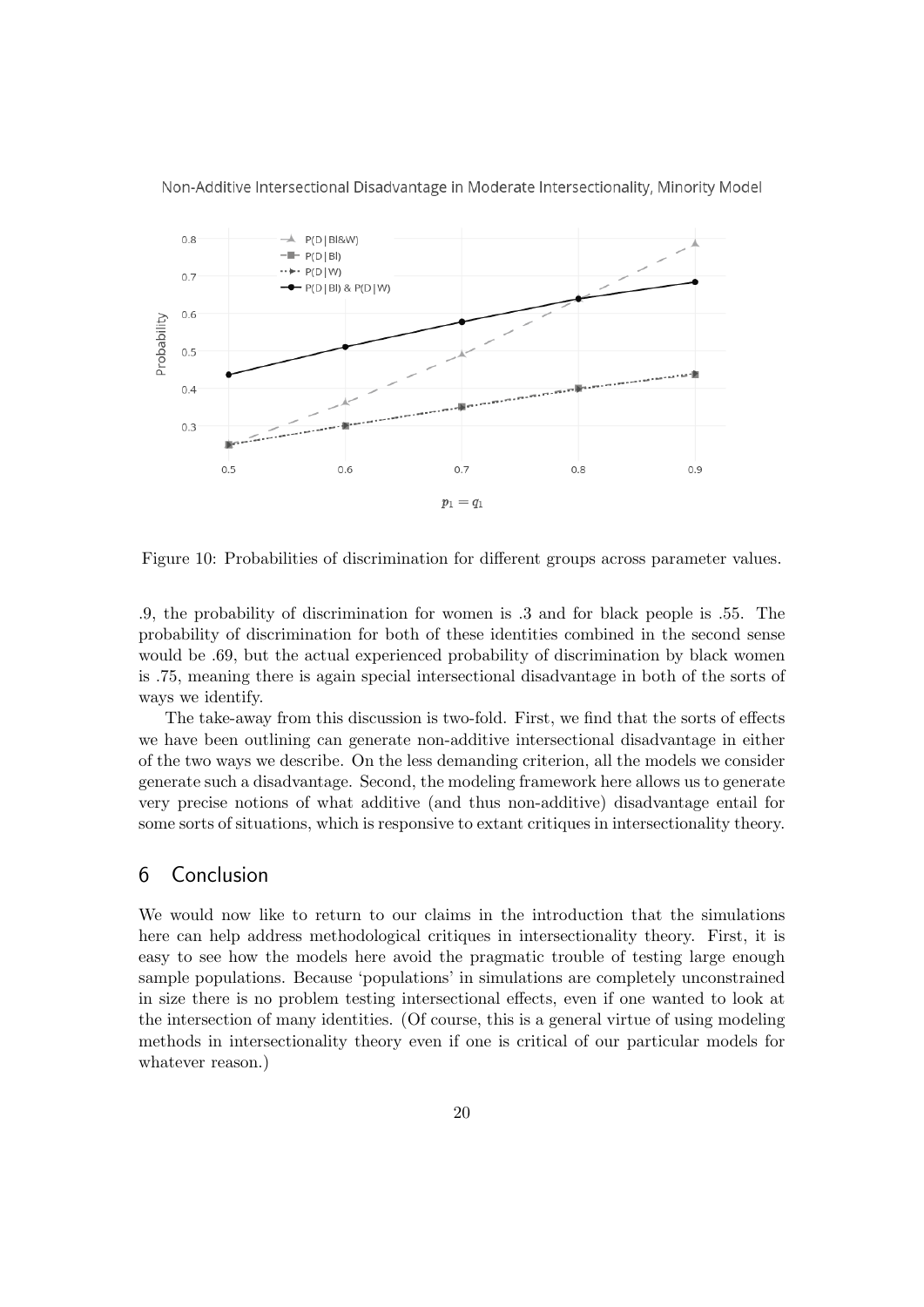Second, as indicated, the models here provide well-ground empirical hypotheses for causal processes that can lead to genuinely intersectional disadvantage. In cases where members of small intersectional populations (or especially disempowered ones) divide resources with larger groups, and are at a bargaining disadvantage, theorists now have a new explanatory possibility. In general wherever we see resource division between intersectional social groups with some size/power asymmetries, our models predict that at least one sort of non-additive disadvantage should arise. If it should turn out that our models' predictions are not borne out in such cases this may be problematic for intersectionality theory more generally. The fact that our models point to a potential set of empirical results that would be troubling for intersectionality theory is actually a boon to the theory, seen against backgrop of the concerns of Collins, Curry, and Mutua.

When it comes to experimental tests, these models suggest studies, using methods from experimental economics, that have the potential to show these effects in groups of real humans. In particular, experimentalists can have groups of individuals in the lab engage in bargaining games to see whether especially small intersectional groups, or disempowered ones, tend to take home less. Along these lines, Mohseni and O'Connor [2018] have used previous work on the cultural Red King effect to direct a laboratory experiment which has produced evidence that the effect occurs among human subjects. Notice that the hypotheses generated here, as noted, help address worries from Curry about 'vicious circularity'. In these models there is no doubt that it is the fact of existing group identity, combined with minority status and power disadvantage, that causes economic inequity. In other words, we see clearly that real intersectional disadvantage can emerge from facts about identity, rather than acting as a suppressed definition of identity.

While some might worry that our models are simplified, and highly idealized, this fact helps them address Curry's critique. As we have emphasized our models do not display many of the characteristics that contribute to real-world inequity, such as psychological features, or society-wide features like segregated neighborhoods, police violence, and gendered pay inequalities. Removing these contextual details makes clear that we are not building in the intersectional effects, but rather showing how they can fall out of basic assumptions about group membership and strategic interaction.

This minimality also means the models can play another explanatory role, in showing how surprisingly little is needed to generate intersectional effects.<sup>26</sup> Our first set of models show how groups can end up disadvantaged merely by dint of being particularly small. The second set shows how one aspect of empowerment can compound to further economic disadvantage. In other words, very small asymmetries between groups can start processes of intersectional disadvantage. This sort of observation is particularly important in thinking about interventions on inequitable systems. For example, our models show that even if we managed to completely eradicate out-group bias in social groups, such as might be the idealised outcome of corporate seminars on implicit bias, we should still expect simple processes of learning to divide resources to nonetheless

 $^{26}$ See O'Connor [2017c] for more about this particular explanatory role in simple models.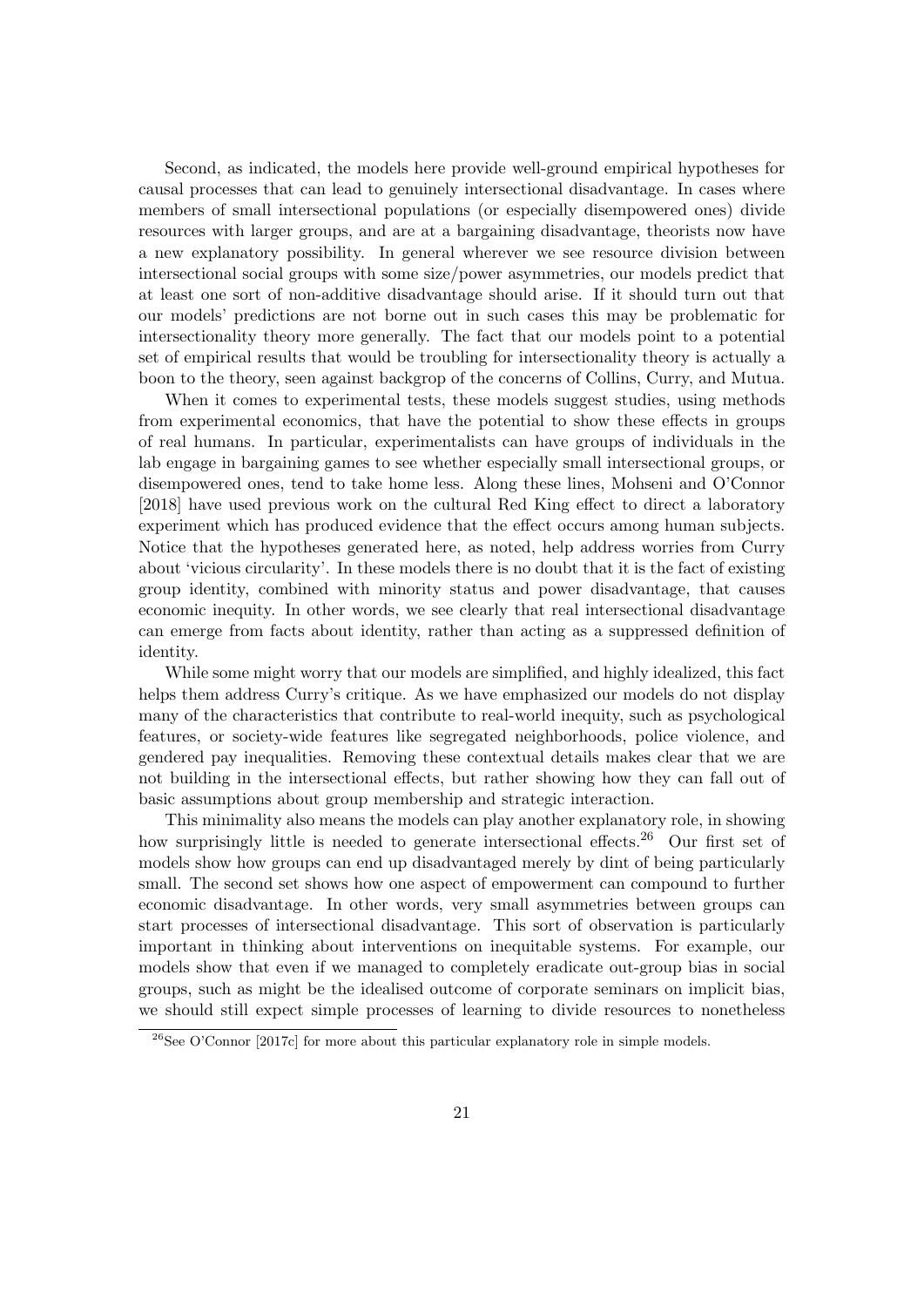generate special disadvantage for intersectional groups.<sup>27</sup>

The last thing we will highlight here is the conceptual contribution made in section 5 that we hope goes some way towards addressing Collins' concerns. Simply trying to assess modeling outcomes helped generate measures that may be useful to empirical studies of intersectionality as well. Which of the two senses of additive non-intersectional disadvantage one thinks is the more plausible contrast case (if either) will presumably depend on contextually salient facts about the particular domain of potentially intersectional disadvantage one wishes to study. To this extent, as we noted in the introduction, our use of minimal models to study intersectional disadvantage would be best deployed in tandem with more historical or richly descriptive empirical studies of particular domains of application.

From a philosophy of modeling standpoint, this entire exploration demonstrates how highly simplified models can play many important epistemic roles in arguments about real world systems (even within one modeling project), contra some philosophical viewpoints. In general, the models here play a role somewhat reminiscent of that outlined by Morgan and Morrison [1999]—that models can mediate between theory and data. For example, simulations of particles in physics have been used to generate physical equations of motion. Here theoretical work on intersectionality, including critiques of empirical methods, inspired modeling work that can, in turn, help drive further empirical investigations, and well as theoretical ones.<sup>28</sup>

# Bibliography

- Jason Alexander and Brian Skyrms. Bargaining with neighbors: Is justice contagious? The Journal of philosophy, pages 588–598, 1999.
- Robert Axtell, Joshua M Epstein, and H Peyton Young. The emergence of classes in a multi-agent bargaining model, 2000.
- Carl T Bergstrom and Michael Lachmann. The red king effect: when the slowest runner wins the coevolutionary race. Proceedings of the National Academy of Sciences, 100 (2):593–598, 2003.
- Jonas Björnerstedt, Jörgen W Weibull, et al. Nash equilibrium and evolution by imitation. Technical report, 1994.
- Tilman Börgers and Rajiv Sarin. Learning through reinforcement and replicator dynamics. Journal of Economic Theory,  $77(1):1-14$ , 1997.

<sup>&</sup>lt;sup>27</sup>This seems to support a greater concentration on institutional arrangement and power relations therein when one is making interventions, suggesting a similar moral to one of those drawn in [Mohanty, 2013].

<sup>&</sup>lt;sup>28</sup>The authors would like to thank Olúfémi O. Táíwò (the other one), Kristie Dotson, Myisha Cherry, Konstantin Genin, Kevin Zollman, the UC Irvine Social Dynamic Seminar, Hannah Rubin, Michael Schneider, James Owen Weatherall, Peter Momtchiloff, Ellen Clarke, and the London School of Economics visiting fellow's program. C'OC had this material is based upon work supported by the National Science Foundation under grant no. 1535139. LKB was likewise supported by NSF grant SES 1254291.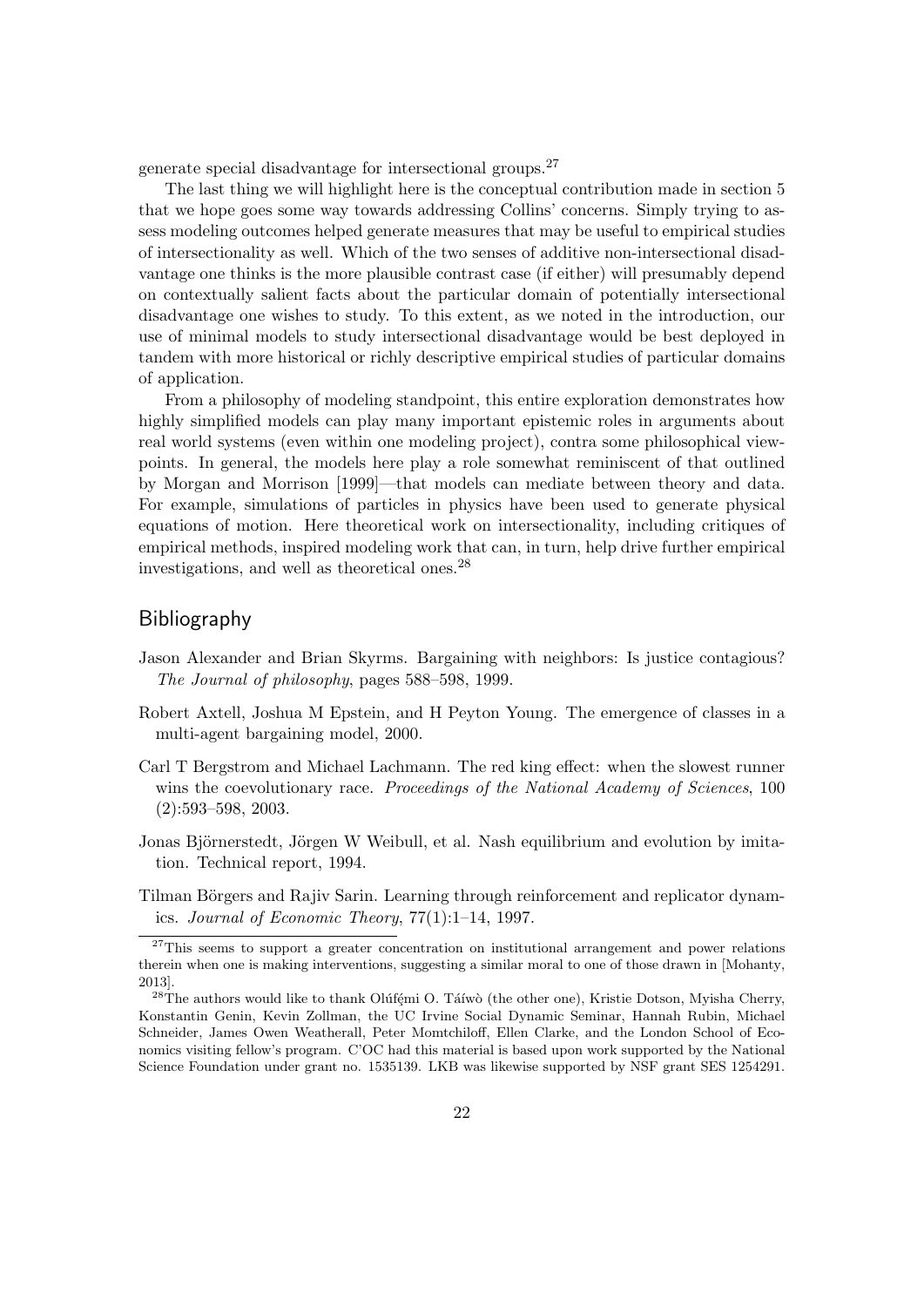- Tina Fernandes Botts. The genealogy and viability of the concept of intersectionality. In Serene J. Khader Ann Garry and Alison Stone, editors, The Routledge Companion to Feminist Philosophy, chapter 28, pages 343–357. Routledge, 2017.
- Liam Kofi Bright, Daniel Malinsky, and Morgan Thompson. Causally interpreting intersectionality theory. Philosophy of Science, 83(1):60–81, 2016.
- Justin P Bruner. Minority (dis)advantage in population games. Synthese, 2017. DOI: 10.1007/s11229-017-1487-8.
- Justin P Bruner and Cailin O'Connor. Power, bargaining, and collaboration. In Conor Mayo-Wilson Thomas Boyer and Michael Weisberg, editors, Scientific Collaboration and Collective Knowledge. Oxford University Press, 2017.
- Anna Carastathis. The concept of intersectionality in feminist theory. Philosophy Compass, 9(5):304–314, 2014.
- Elizabeth R. Cole. Intersectionality and research in psychology. American Psychologist, 64(3):170–180, 2009.
- Patricia H. Collins and Valerie Chepp. Intersectionality. In Johanna Kantola Georgina Waylen, Karen Celis and S. Laurel Weldon, editors, The Oxford Handbook of Gender and Politics, chapter 2, pages 57–87. Oxford University Press, 2013.
- Patricia Hill Collins. Intersectionality's definitional dilemmas. Annual Review of Soci- $\omega \log y$ , 41(1):1–20, 2015.
- Patricia Hill Collins and Sirma Bilge. Intersectionality. John Wiley and Sons, 2016.
- Anna Julia Cooper. A Voice From The South. Oxford University Press, 1892/1988.
- Kimberlé Crenshaw. Demarginalizing the intersection of race and sex: A black feminist critique of antidiscrimination doctrine, feminist theory and antiracist politics. The University of Chicago Legal Forum, 139(1):139–167, 1989.
- Tommy J Curry. The Man-Not: Race, class, genre, and the dilemmas of Black manhood. Temple University Press, 2017.
- Stephen M Downes. The importance of models in theorizing: a deflationary semantic view. In PSA: Proceedings of the biennial meeting of the philosophy of science association, volume 1992, pages 142–153. Philosophy of Science Association, 1992.
- Roberto Fumagalli. No learning from minimal models. *Philosophy of Science*, 82(5): 798–809, 2015.
- Roberto Fumagalli. Why we cannot learn from minimal models. Erkenntnis, 81(3): 433–455, 2016.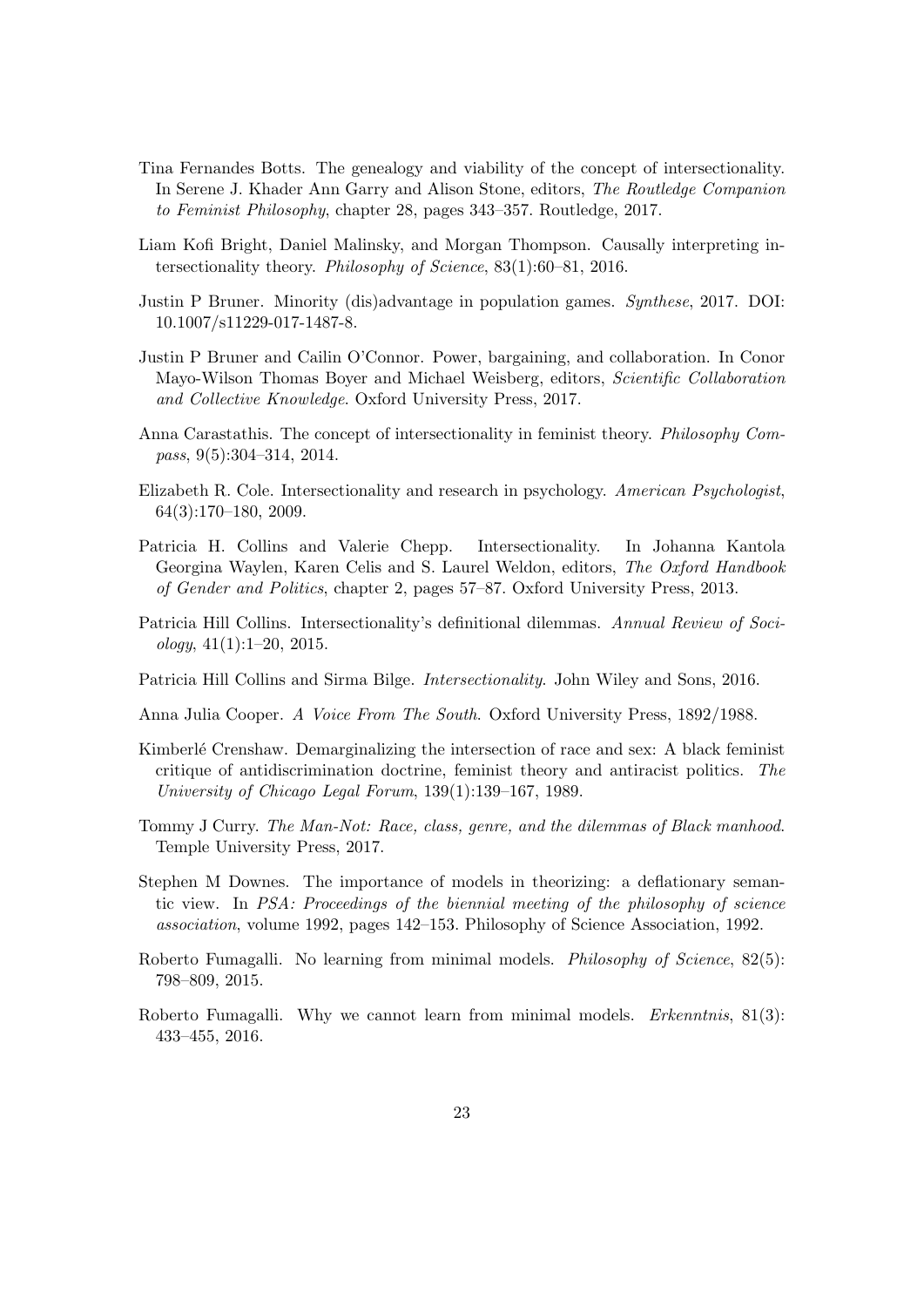- Edoardo Gallo. Communication networks in markets. Technical report, Faculty of Economics, University of Cambridge, 2014.
- Kathryn T. Gines. Black feminism and intersectional analyses: a defence of intersectionality. Philosophy Today, 55(Supplement):275–284, 2011.
- Till Grüne-Yanoff. Learning from minimal economic models. *Erkenntnis*,  $70(1):81-99$ , 2009.
- Ed Hopkins. Two competing models of how people learn in games. Econometrica, 70 (6):2141–2166, 2002.
- Jennifer Jhun, Patricia Palacios, and James Weatherall. Market crashes as critical phenomena? explanation, idealization, and universality in econophysics. Synthese, forthcoming.
- Peter Kwan. Jeffrey Dahmer and the cosynthesis of categories. Hastings Law Journal, 6(48):1257–1292, 1996.
- Travis LaCroix and Cailin O'Connor. Power by association. 2018.
- Helen Longino. Gender, politics, and the theoretical virtues. Synthese, 104(3):383–397, 1995.
- Marilyn Manser and Murray Brown. Marriage and household decision-making: A bargaining analysis. International economic review, pages 31–44, 1980.
- Leslie. McCall. The complexity of intersectionality. Signs: Journal of Women in Culture and Society, 3(30):1771–1800, 2005.
- Marjorie B McElroy and Mary Jean Horney. Nash-bargained household decisions: Toward a generalization of the theory of demand. International economic review, pages 333–349, 1981.
- Chandra Talpade Mohanty. Transnational feminist crossings: On neoliberalism and radical critique. Signs: Journal of Women in Culture and Society, 38(4):967–991, 2013.
- Aydin Mohseni and Cailin O'Connor. when size really does matter. 2018.
- Mary S Morgan and Margaret Morrison. Models as mediators: Perspectives on natural and social science, volume 52. Cambridge University Press, 1999.
- Athena D. Mutua. Multidimensionality is to masculinities what intersectonality is to feminism. Nevada Law Journal, 2(13):341–367, 2013.
- Jennifer C. Nash. Re-thinking intersectionality. Feminist review, 1(89):1–15, 2008.
- John Nash. Two-person cooperative games. Econometrica: Journal of the Econometric Society, pages 128–140, 1953.